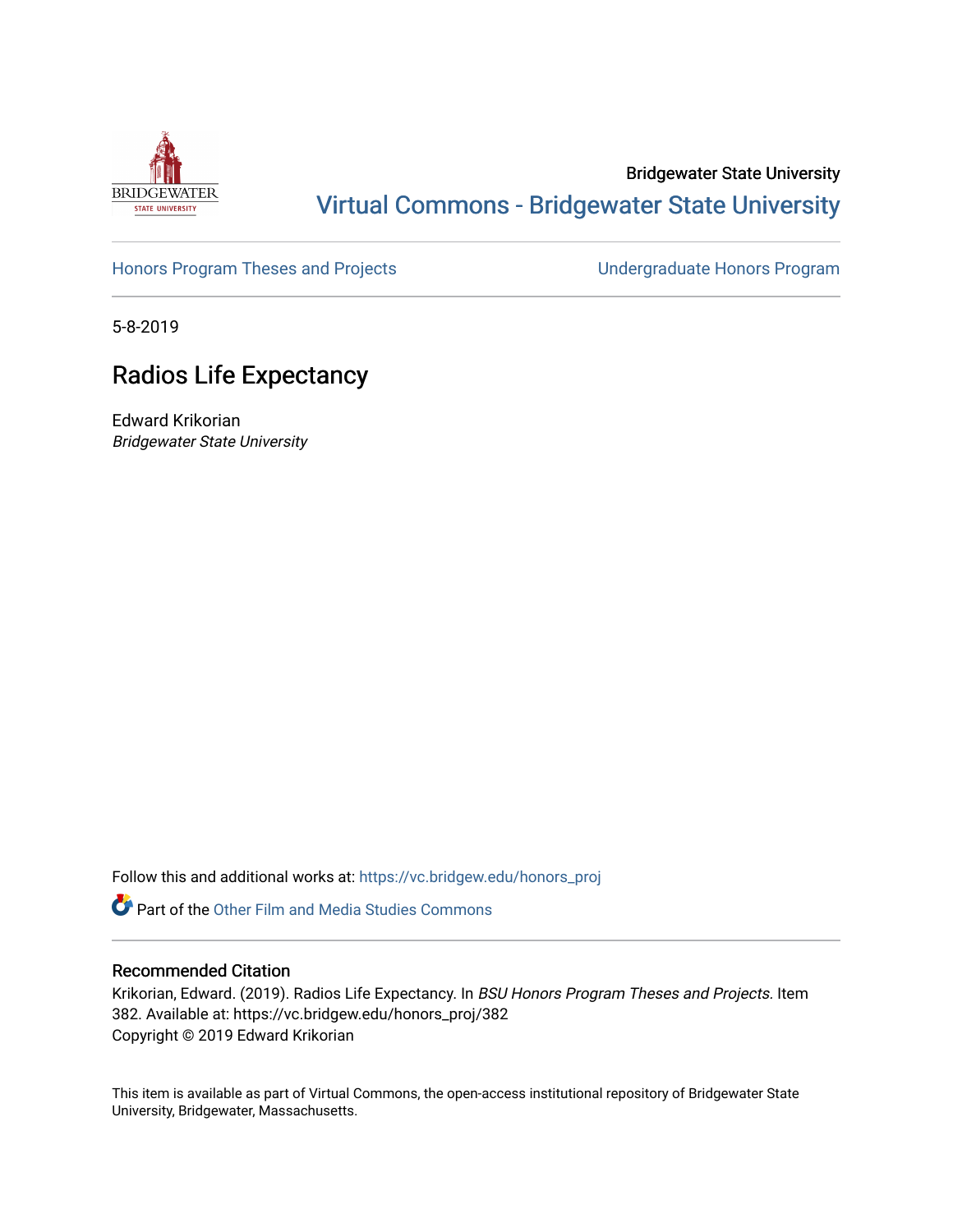Radios Life Expectancy

Edward Krikorian

## Submitted in Partial Completion of the Requirements for Departmental Honors in Communication Studies

Bridgewater State University

May 8, 2019

Prof. Joshua Moulding, Thesis Advisor Dr. Jabbar Al-Obaidi, Committee Member Dr. Hui Zhang, Committee Member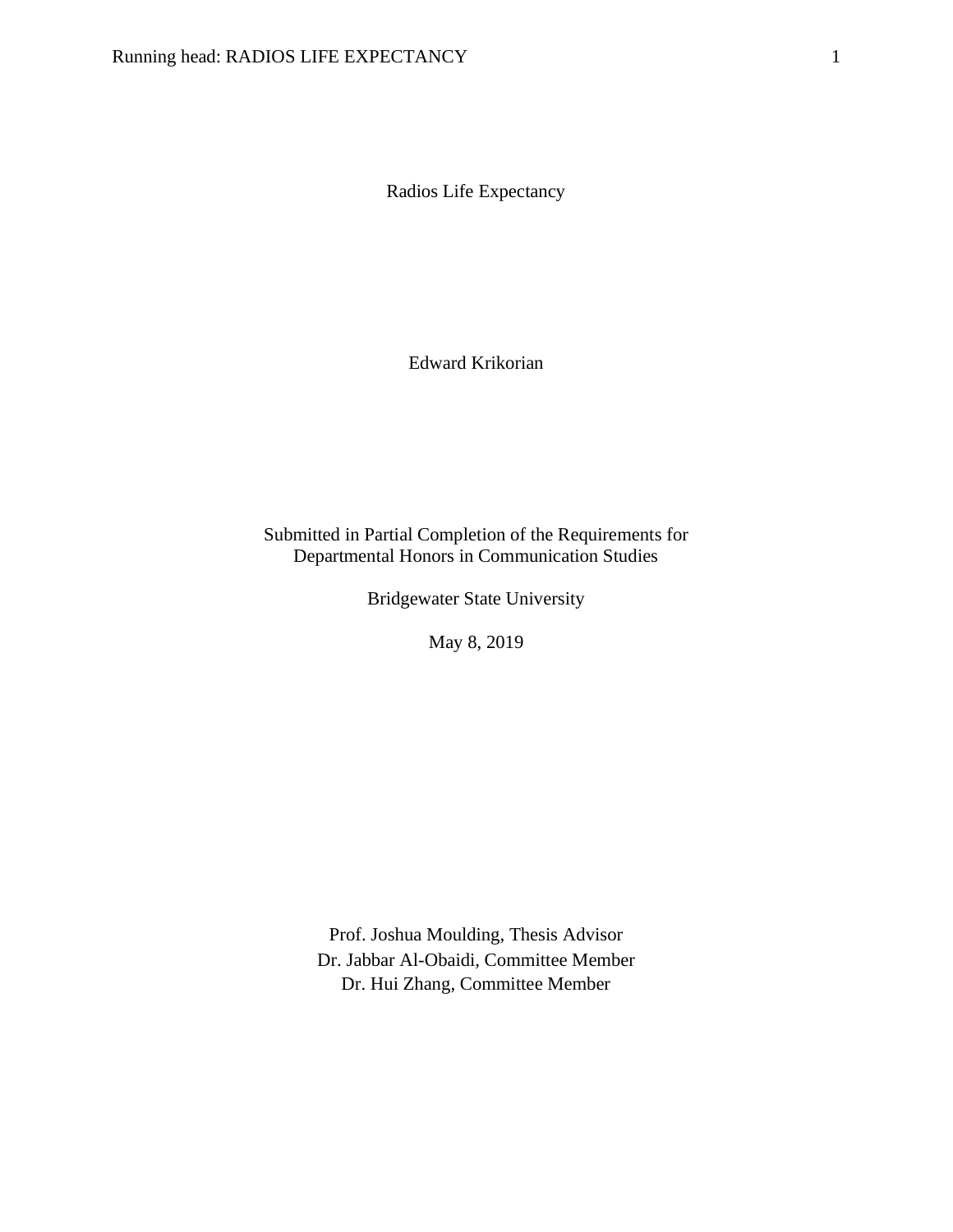#### **Abstract**

*The purpose of this paper is to predict the future of the radio industry by evaluating its origins and current status in society. The invention of radio served a significant importance as to how we communicate on a daily basis, and it still lives on today.*

*The broadcasting system is currently used to communicate to thousands of people at once, but that wasn't the case during its initiation. The "Founding Fathers" of radio such as Guglielmo Marconi, Nikola Tesla, Lee Deforest and Edward Howard Armstrong allowed us to communicate with others over radio waves. I have examined the history of radio and how it came about to be.* 

*Through scholarly articles as well as statistics from the Pew Research Center, a thorough analysis has been made as to what the future holds for radio. From what I've examined thus far, radio will be here to stay for the foreseeable future. Currently, 90% of Americans ages 12+ listen to the radio on a weekly basis, down only 3 percent from 2011 (Audio and Podcasting Fact Sheet, 2018). And yet despite the growing smartphone usage and the easy-to-use music streaming service applications, it's not stopping Americans from listening to the radio.* 

*To get an even better understanding of what the future holds for radio, I surveyed fifty of my Bridgewater State University peers. The vast majority of people that were surveyed grew up in the digital age. Their opinions are crucial to my final conclusion.*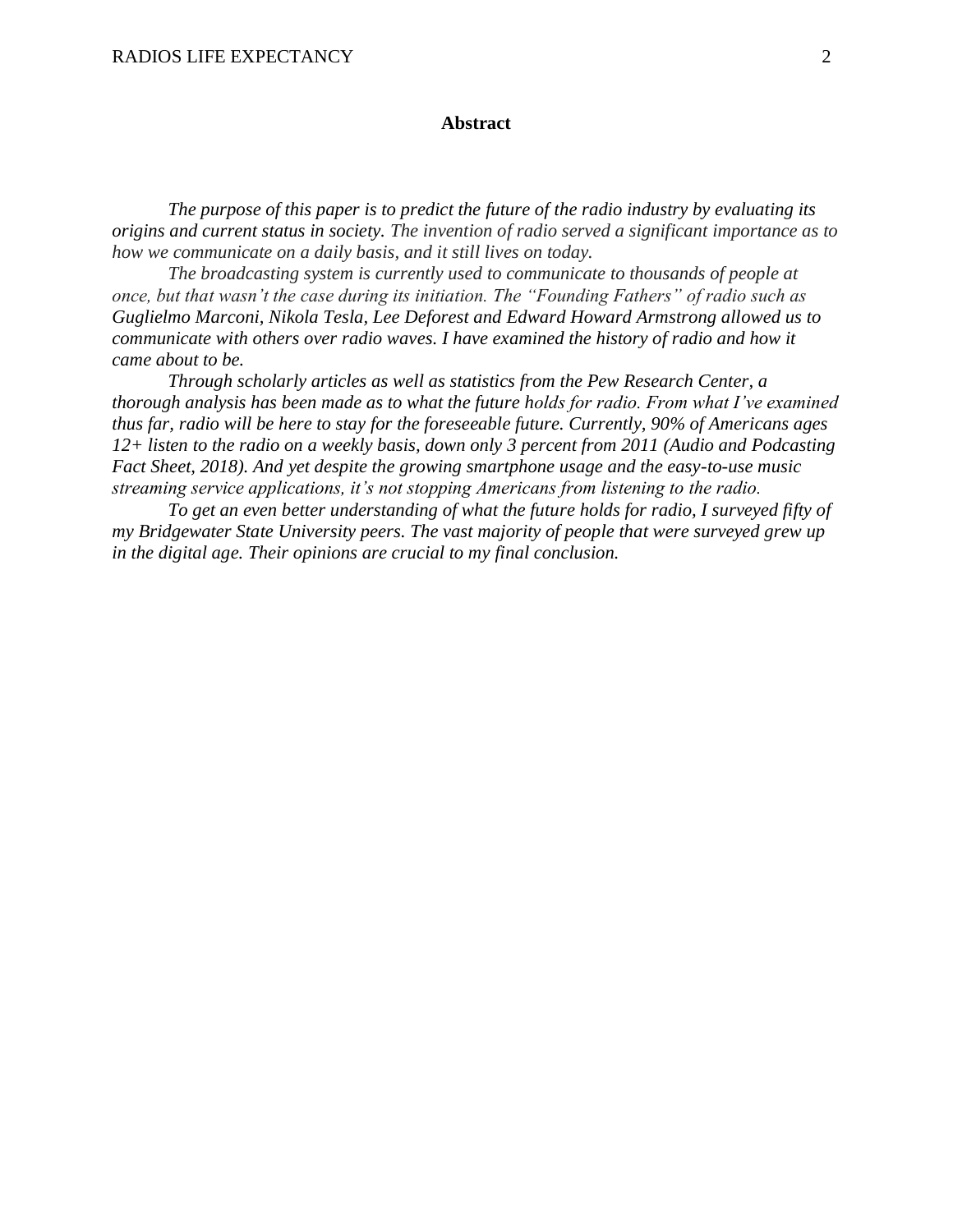#### **Chapter 1 - Radio's Past Meets the Present**

Technological innovations have taken massive strides over the course of the past 10 years. Since Steve Jobs debuted the iPhone in January of 2007 (Akkad, 2011), the way in which society consumed media changed forever. Events and TV shows are streamed on iPhones and iPads. Our habits are changing as these technological innovations take off. Consider a smartphone or an iPad. Almost all forms of traditional media can be used on these singular devices. Instead of being played on a record player, new technological devices give consumers the ability to stream any song of their choice at their convenience. Newspapers now have a digital option to allow access to articles online. Mail is still being sent across the world, but more predominantly through emails. Pictures and videos are now available in 4K resolution on the latest smartphones. In fact, the most popular camera in the world is attached to the iPhone. Not only that, but video games are available through the App Store or Google Play store. The ever popular video game *Fortnite* is now available on both platforms.

It took us a long time to get to where we are. Human beings have been around for 200,000 years, yet it's hard to believe that civilization did not flourish until the 18th century. The Industrial Revolution propelled the economy. The Baltimore and Ohio (B&O) Railroad built in 1827 was the first railroad in the United States as many aspects of business management originated from the B&O (Clark, 2017). Yet that was just the beginning of what we are now able to accomplish.

It is believed by many that the telegraph is the greatest technological achievement in human history. It was the first time humans could communicate without using wires. But the system was a bit complex. Instead of communicating with others by talking to them, you would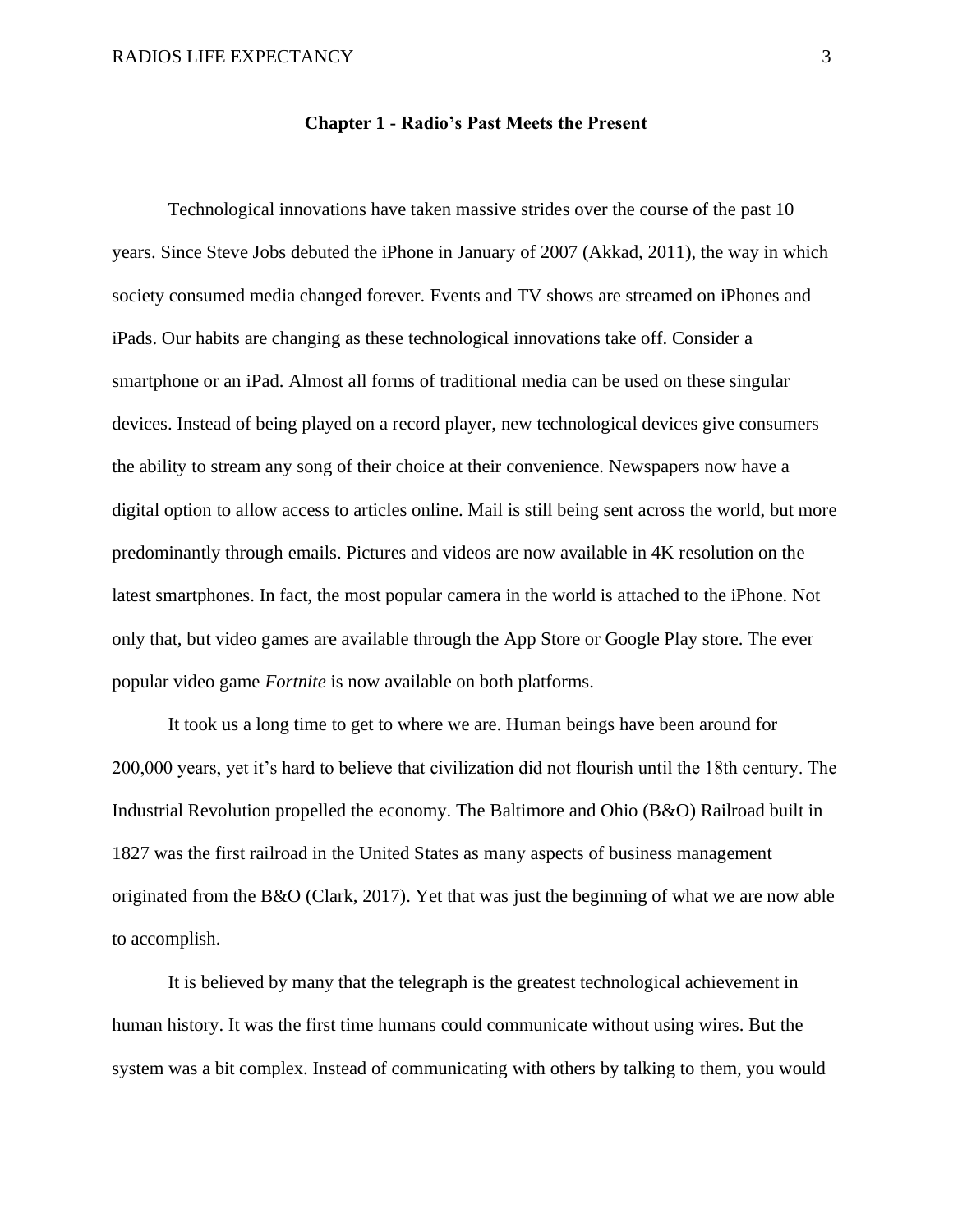#### RADIOS LIFE EXPECTANCY 4

be forced to use the telegraph. An advanced device for its time, the telegraph used a system known as Morse code. It was a system of encoding text characters so that they can be transmitted without the use of wires. Consisting of a set of short or long beep sounds, the codification is designed to indicate a message (Jacob, 2018). This was the first step to a more convenient way to communicate, but a more convenient communication device was necessary to communicate with a wider range of people.

A group of brilliant inventors Guglielmo Marconi, Nikola Tesla, Lee Deforest, and Reginald Fessenden were essential in the creation of broadcasting radio to thousands of people across the country. Each inventor had their own part in creating the final product, radio. This invention didn't happen overnight as there were hiccups along the way (Belrose, 1995).

The technological miscues that took place were apparent. When creating a device as complex as radio, trial and error is certain. But there were roadblocks that occurred that were out of any of these inventors control.

After the first radio broadcast in 1906 to the general public, many improvements were made to the quality of the broadcast. It seemed as though radio was on its way to the latest and greatest form of communication. But when Woodrow Wilson ordered the United States to enter World War I, the United States military shut down any and all public radio stations until the war came to a conclusion. The United States feared that this new and modern technology might do the country a disservice, and for precautionary reasons, terminated the public broadcasting system for the time being.

Once the war came to a conclusion, radio stations gained popularity and soon, radio stations were played everywhere across the country. In fact, about 25 years later in 1944, the presidential election of 1945 drew in 100,000,000 people over the radio in the United States *and*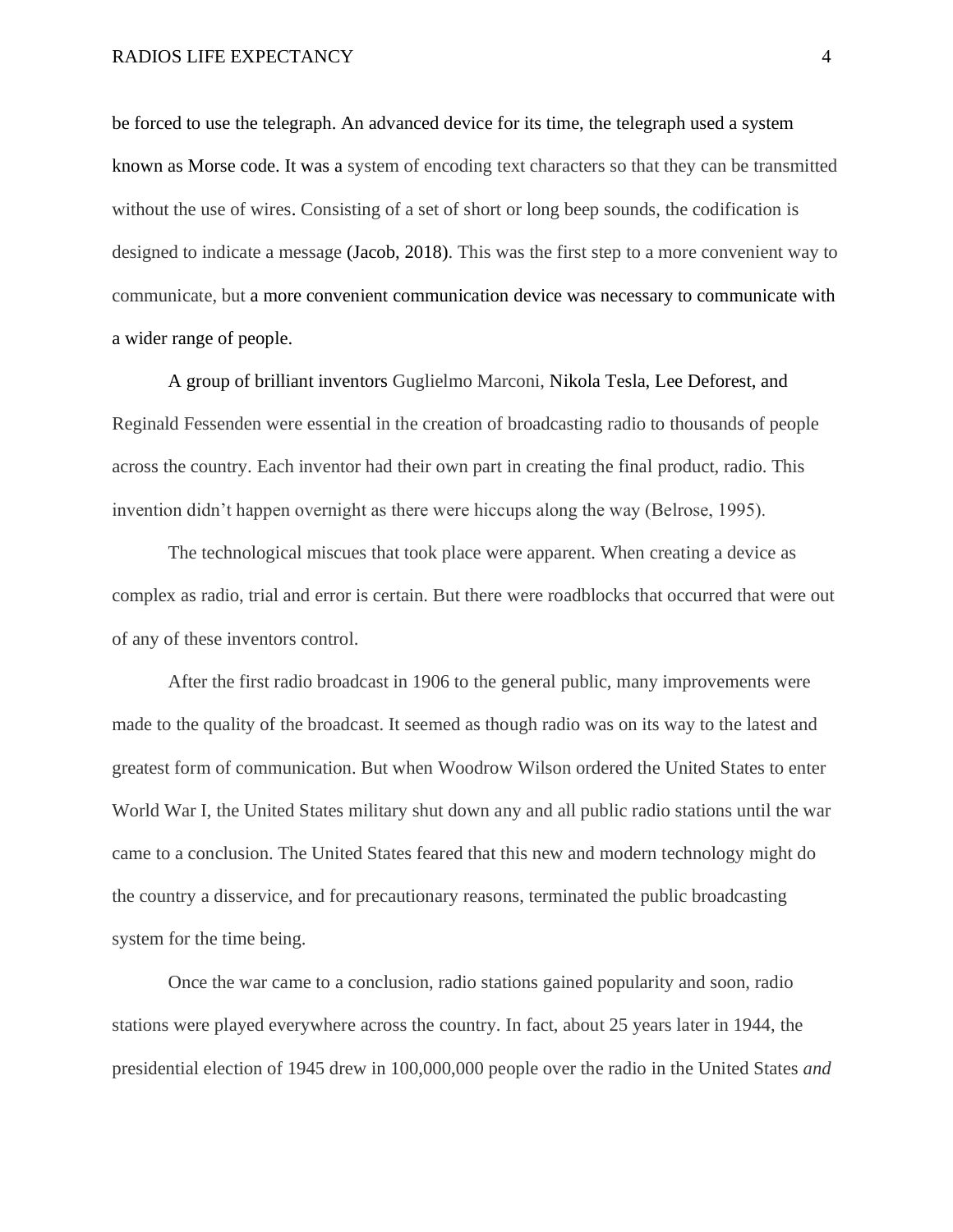#### RADIOS LIFE EXPECTANCY 5

from overseas. Radio had officially become a stable form of mass media, not only in the country, but around the world.

FM and AM radio is the foundation of how we first listened to the radio. But today, that is not considered the only form of radio for many. Today, radio may be evaluated differently depending on who you speak to. Podcasts have entered the picture as a dominant media platform and it can be argued that Podcasts are drowning out radio. Podcasts are audio recording that can be listened to at any point in time. It's convenience certainly has its perks, but many avoid to look at its follies.

Radio programs have recently uploaded their entire shows to their Podcast channel. While this may serve as a tremendous convenience, there is also room for improvement. For many Podcast platforms, there is an inability to live-stream episodes. You must wait for the recording to end before uploading to any Podcast platform.

With the emergence of digital audio applications such as Podcast applications music streaming services, and other The Pew Research Center produced excellent statistics based on listening habits of people in the United States.

While the statistics from the Pew Research Center laid a tremendous foundation for this thesis, conducting my own survey was crucial to develop a decisive conclusion.

This piece will dive into the state of one of mankind's greatest technological achievements. By looking at the origin of the radio and its lifespan to today, this piece will attempt to prove that radios future is far from bleak. With new technological innovations, radio has been and continues to be an important way of communication. However, as the years go on, positive perceptions of traditional radio and its role in society seems to be diminishing. In order to understand what the future holds for radio, we must examine its history and how it is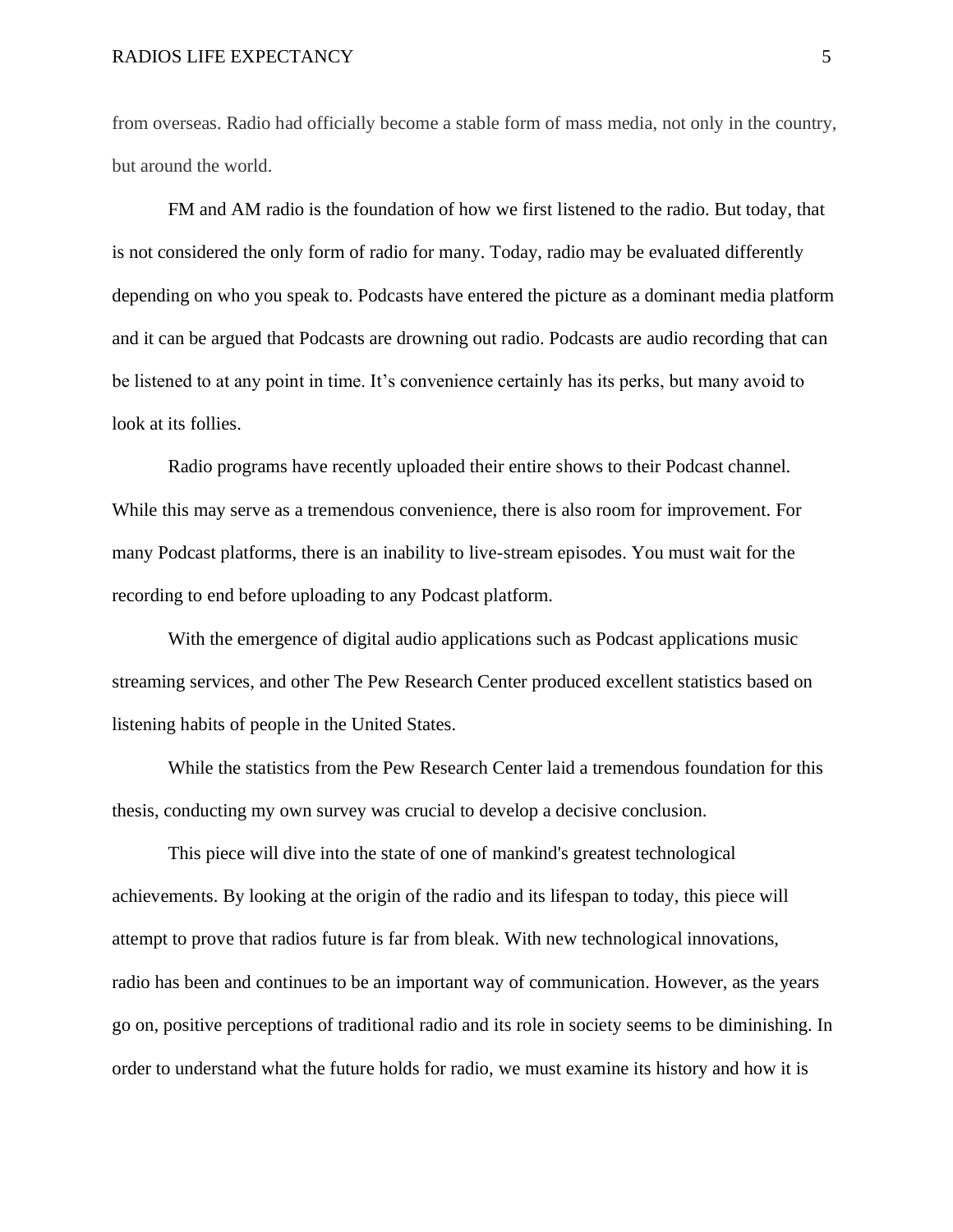being transformed in the digital age. To claim that traditional radio is currently "dead" would be false, but there is still plenty of speculation for what the future may hold. This research paper aims to inform the reader of radios complicated past, present, and future.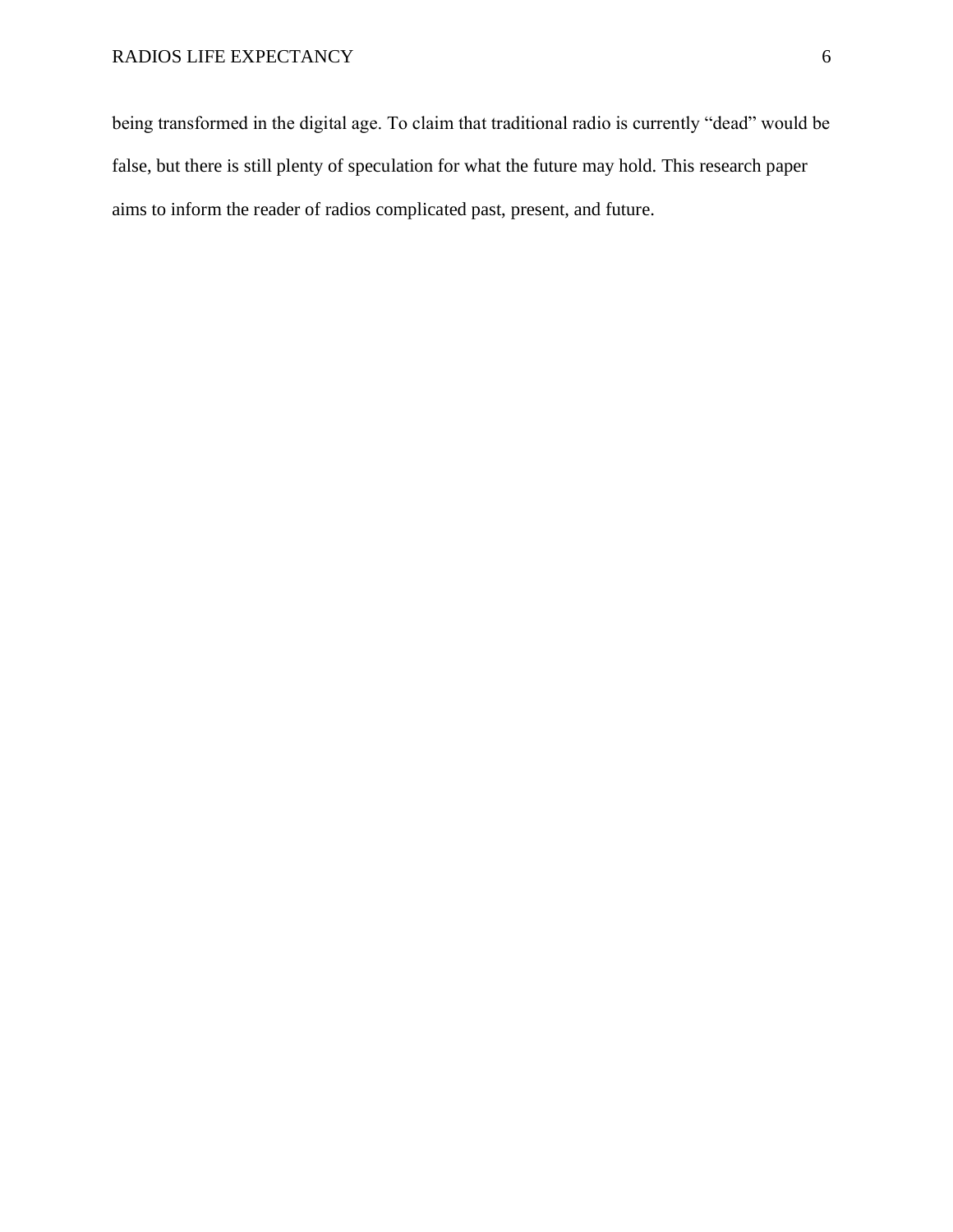#### **Chapter 2 - History of Radio**

Technology changes rapidly, and so do the names of these technological services. The music industry went from record players, to tapes, to CD's and now comes along streaming services. The same applies for radio. In the origins of radio, the name to identify the technological service was originally called "wireless telegraphy." Wireless telegraphy is defined as a transmission of telegraph signals by radio waves. Essentially, radio, before the term radio was created (Coe, 1993).

It took massive strides to incorporate radio into our everyday lives. On average, over 90% of adults listen to radio weekly (Audio and Podcasting Fact Sheet, 2018). But there wasn't one individual who snapped their fingers and made this accomplishment happen overnight. It took efforts from multiple people and took many historic technological and engineering feats to get to where we are today.

Before wireless telegraphy, a man by the name of Samuel F. B. Morse was an American artist who was deeply interested in a new field of science; electricity. While in France, Morse had been invited to inspect the Chappe semaphore telegraph and was visibly impressed. Yet he was not overly satisfied with the achievement and argued, "the lightning would serve us better." (Coe, 1993) While on a boat that departed from France to New York in 1832, one of the passengers, Dr. Charles T. Jackson, joined Morse is a conversation about the idea that electricity would pass instantly through any known length of wire. From this point on, Morse became obsessed with the idea of a "wireless telegraph" (Coe, 1993). And so, the telegraph eventually was created: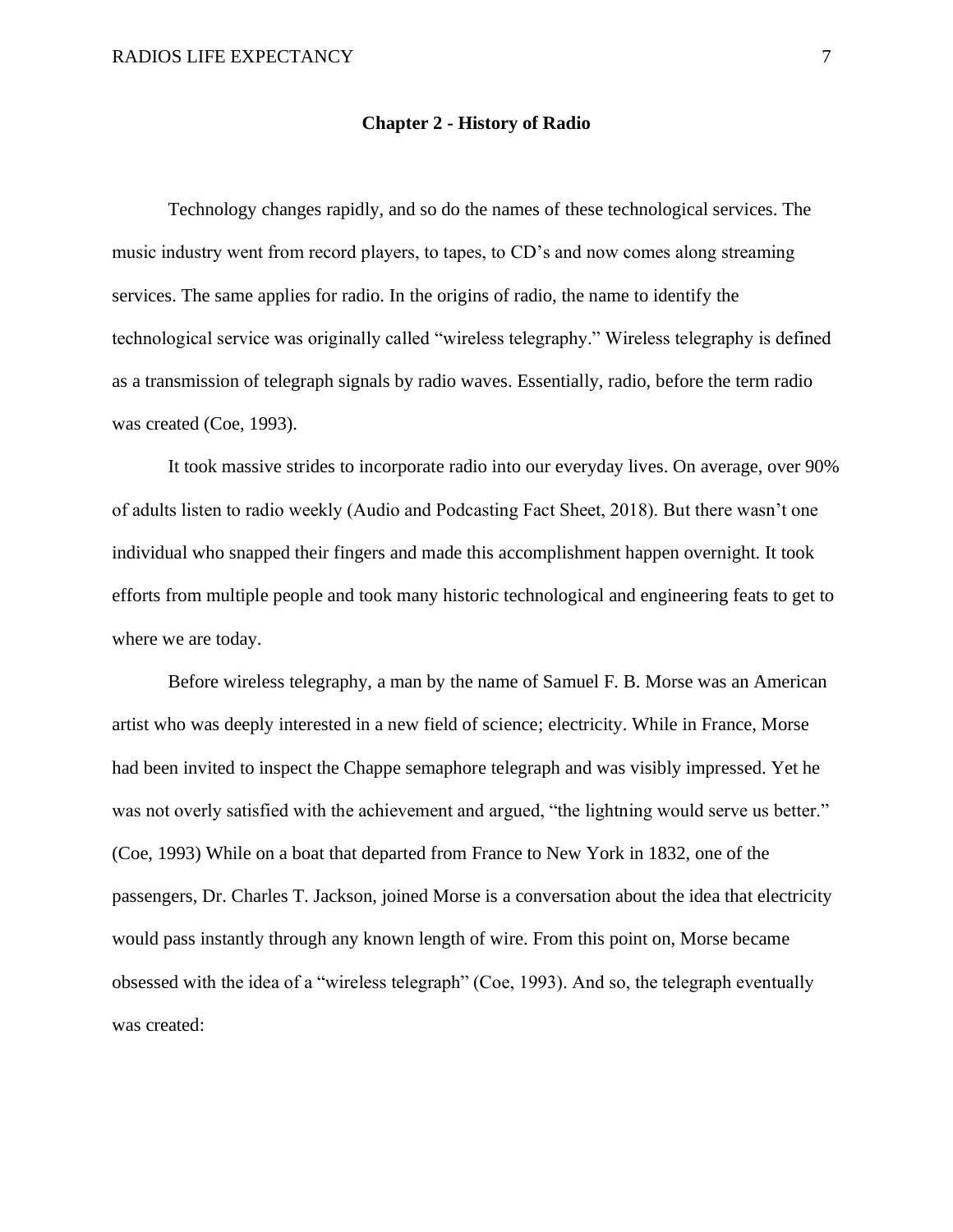"To send the pulses corresponding with the numerals of his letter code, Morse sketched a metal bar having teeth in groups for the digits. These teeth would act on a lever with contact points to open and close the electric circuit to the electromagnet. Later to be known as the portrule, the device later had the teeth cast in the actual dots and dashes after it had been decided to abandon the number code in favor of dots and dashes to represent directly the letter of the alphabet." (Coe, 1993, p. 27)

And so, the creation of telegraph signals by radio waves was complete, but the complexity forced new improvements to be made.

While many individuals helped make the first worldwide broadcast possible, there are "founding fathers" who are worth mentioning. Guglielmo Marconi, Nikola Tesla, Lee Deforest as well as Edward Howard Armstrong are at the center of the creation of worldwide broadcasting (Douglas, 1987).

#### **Guglielmo Marconi**

In December of 1901, Guglielmo Marconi called a press conference to announce a groundbreaking event in the history of communication: the first ever transmission of wireless signals across the Atlantic Ocean. The signals were transmitted some 2,000 miles from St. John's, Newfoundland to Poldhu, England. Guglielmo was heralded as a hero as he was able to transmit a signal across the Atlantic Ocean with no wires (Hong, 2005).

"The first was his "square law." Based on empirical study, this law stated that an antenna's transmitting distance was proportional to the square of its height. In 1899, he told a reporter for McClure's Magazine that since he sent a message 20 miles with an 80 foot antenna, he would be able to send a message 80 miles with a 160-foot antenna and 5,120 miles with a 1,280-foot antenna. This is why he believed that "if there were another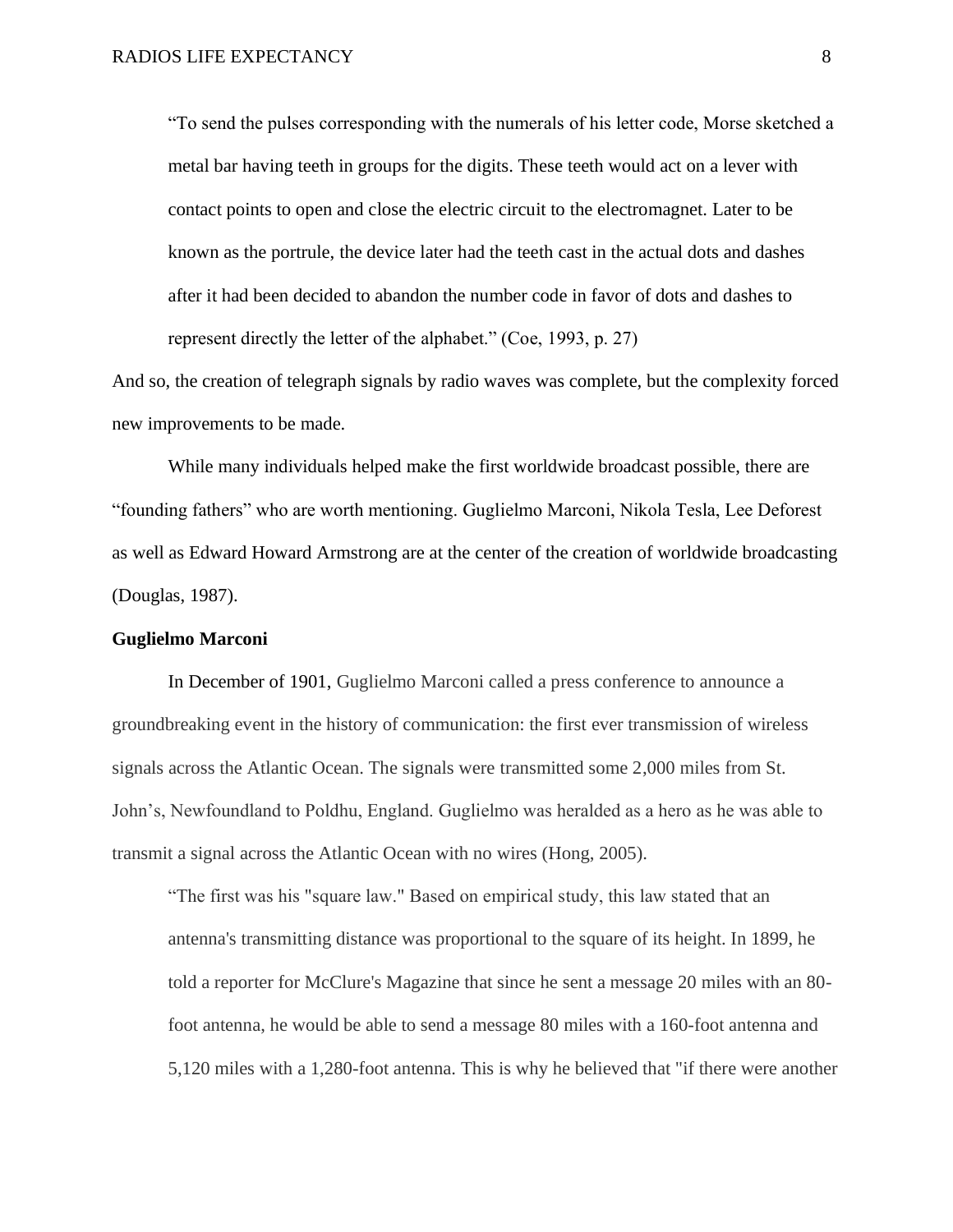Eiffel Tower in New York, it would be possible to send messages to Paris through the ether and get answers without ocean cables" (Moffett, 1899). Though it is true that higher antennas generally bring about a greater range, the increase comes from the stronger currents due to the antenna's greater capacity. Because of this, the relationship between the antennas height and the transmission distance is not really the direct ratio stated in Marconi's "law" (Hong S., 2010).

One of the challenges in transmitting radio signals for the first time was the structure of earth. Transmitting signals between stations that were blocked by hills, mountains, cliffs, and buildings. But he had eventually overcome the earth's curvature, which is more than a kilometer high (Hong, 2005).

Up until Marconi's groundbreaking achievements, radio remained largely an ethereal mystery, an inventor's dream. But he did set in motion a number of factors that all but ensured the dream would become reality. His advancements in wireless telegraphy ultimately lead to this realization.

#### **Nikola Tesla**

Although he set the groundwork for the beginnings of radio, the design was still incredibly flawed. Nikola Tesla, an Austria native, was a brilliant mind. At a young age he was occupied with the task of using alternating current for the distribution of energy. But it would take him years to accomplish his goal (Aubrey, 2018).

In 1882, Tesla moved to Paris where he worked for Continental Edison Company. His work was admired by Edison, who invited him to come to New York to work for him (Aubrey, 2018). During his time in New York, he invented the Tesla Coil, an air-core transformer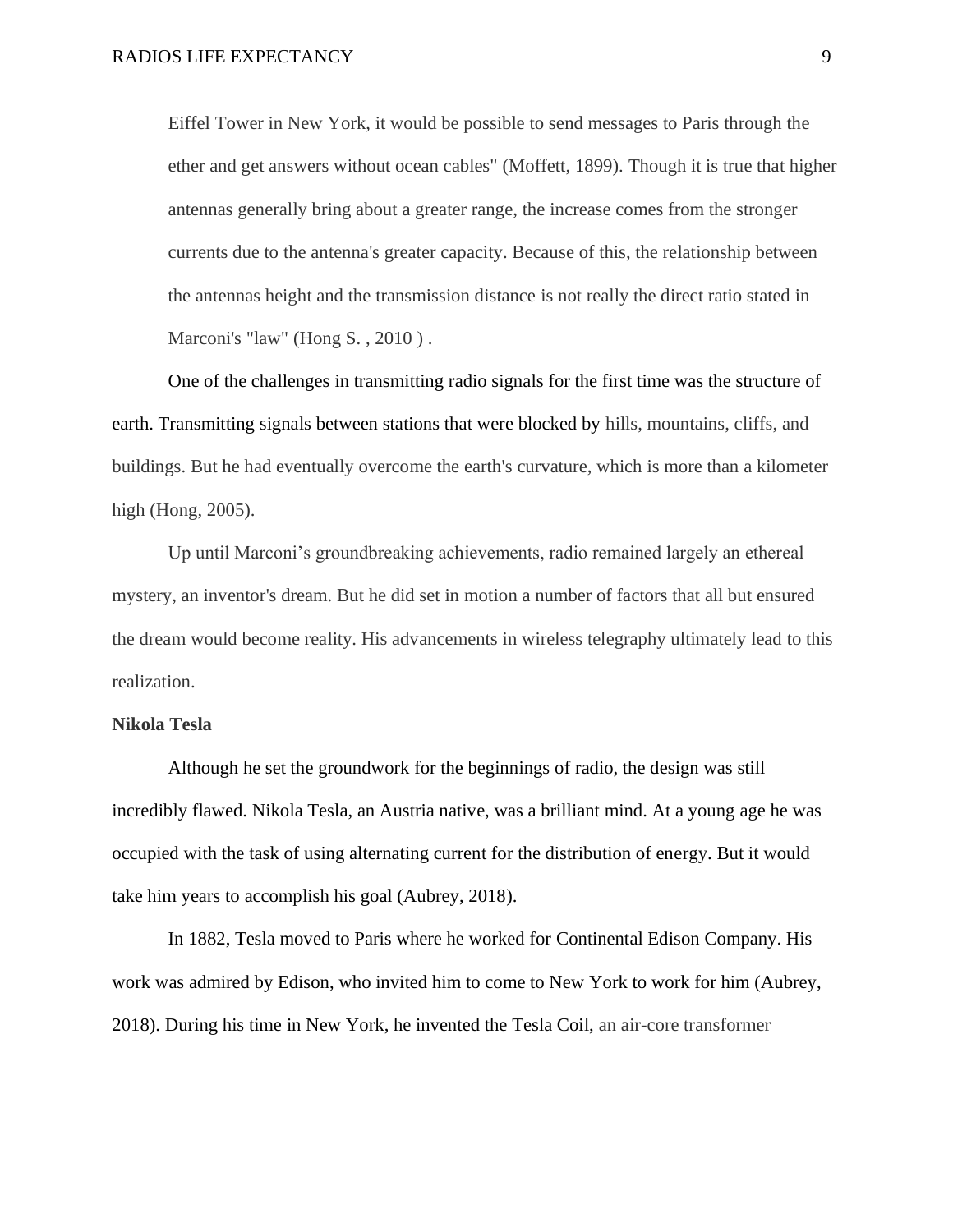#### RADIOS LIFE EXPECTANCY 10

designed to produce high voltages at high frequencies. This was the foundation of what was yet to come (Aubrey, 2018).

While Tesla and Edison teamed up to change the way in which we communicate, the two masterminds had completely different personalities and were not destined to have a long working relationship. Tesla went on to create electrical power and currents. His system had provided the power for the spectacular Chicago World's Fair in 1893; the first electrical fair in history (Aubrey, 2018). That same year, the Niagara Falls Commission was so impressed with his work that they offered Tesla a contract to build three generators at Niagara Falls to Westinghouse's firm (Aubrey, 2018). It's considered to be one of the greatest engineering feats in history. However, Tesla would not be satisfied with his historic achievements.

Tesla's goal was to create a worldwide broadcasting system, something that was yet to be accomplished. Marconi had sent signals across the Atlantic Ocean, but worldwide communication had yet to be seen. Tesla set up shop in Colorado Springs where he built the largest Tesla Coil ever, a twelve-million-volt machine capable of producing artificial lightning that soared up to 135 feet in the air (Aubrey, 2018). After some success, Tesla went back to New York where J.P. Morgan funded for the construction of a transmitter for the world broadcasting. Unfortunately, with labor troubles and lack of support, Tesla was not able to complete the project. His groundbreaking engineering feats such as the alternating current motor laid the foundation for the power system used throughout the industrialized world. The Tesla coil is widely used in television and radio sets, and scientists still eagerly explore Teslian concepts (Aubrey, 2018).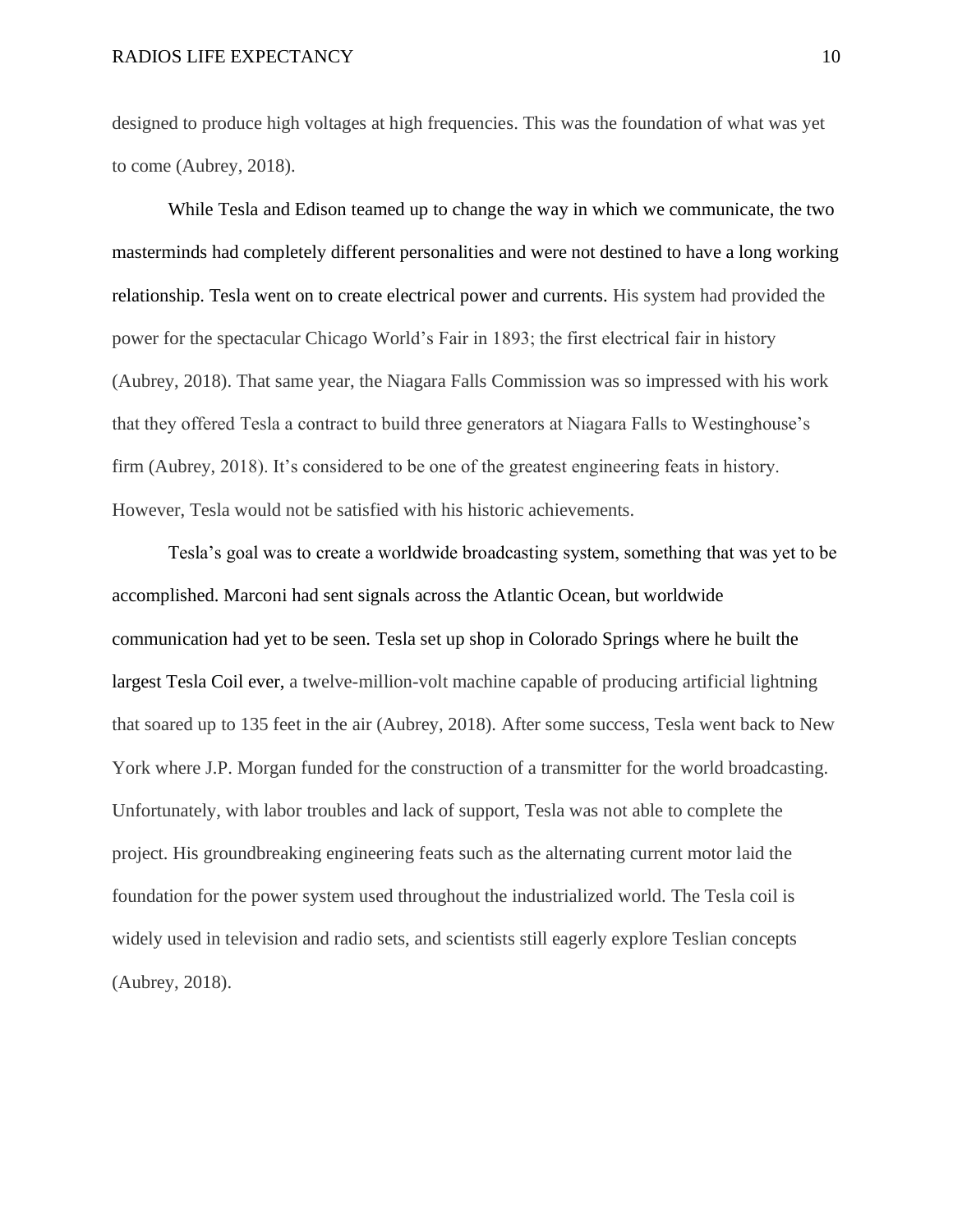Marconi and Tesla worked wonders with their engineering inventions, but neither of these individuals did quite enough to turn radio into a reality. Lee DeForest sought to complete the daunting task that Marconi and Tesla never could.

DeForest, the self proclaimed "father of radio" set out on a mission to invent for the public good and not just for self profit, but his true claim to glory was offset by another individual named Reginald Fessenden, who's contributions to radio channels entering household across the United States were perhaps equally as important as "the father of radio" Lee DeForest.

Fessenden made his claim to fame in 1906 on Christmas Eve when he set out to broadcast from Brant Rock, a small New England town north of Cape Cod. A letter he wrote in 1932 reflected on this event:

"This broadcast was advertised and notified three days in advance of Christmas, the word being telegraphed to the ships of the U.S. Navy and the United Fruit Co., which were equipped with our apparatus that we intended broadcasting speech, music and singing on Christmas Eve and New Years Eve. The program on Christmas Eve was as follows: first a short speech by me saying what we were going to do, then some phonograph music, Handel's Largo. Then came a violin solo by me, being a composition by Gounod called "O, Holy Night," and ending up with the words "Adore and be Still" which I sand one verse of, in addition to playing the violin, though the singing, of course, was not very good. Then came the bible text, "Glory to God in the highest and on earth peace to men of good will," and we finally wound up by wishing them a Merry Christmas and then saying that we proposed to broadcast again on New Years Eve." (Greb & Adams, 2003, p. 31)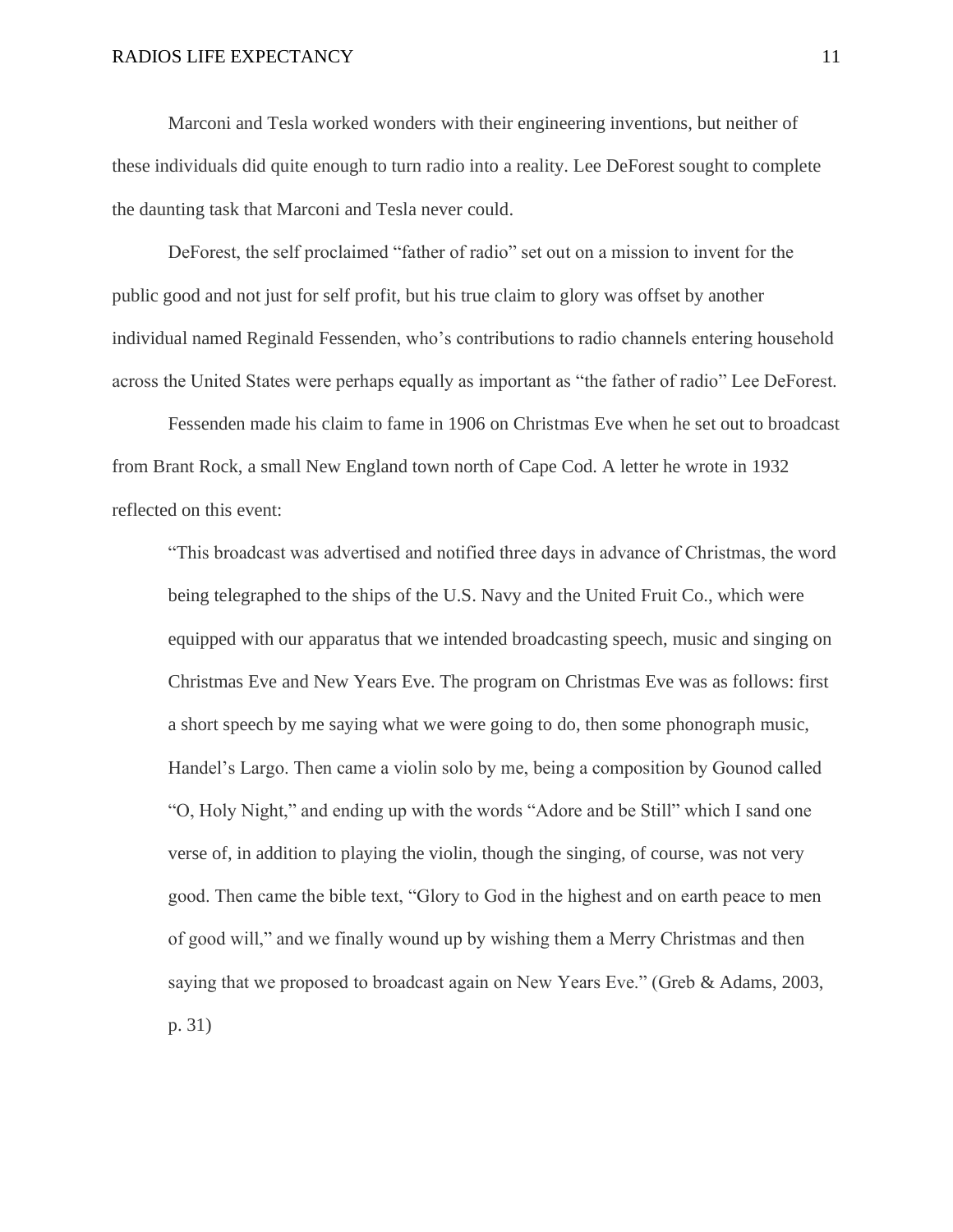Although this was considered to be the first broadcast to the general public, Fessenden's ultimate goal was to simply build a radio telephone for commercial purposes. Using his own transmitter, he proved that clear speech and music could be transmitted without the use of wires. His invention was, "the first device to enable operators to receive signals by 'ear'" (Greb & Adams, 2003).

Fessenden's eccentric personality eventually lead to his demise. His backers at NESCO (National Electric Signaling Company) had enough. The company fired him and removed his equipment. Luckily, there was another brilliant inventor who continued to build on the foundation of radio, Lee DeForest.

#### **Lee DeForest**

Lee DeForest is said to be the most important of the 20-year radio evolution. The selfproclaimed "Father of Radio" experimented with voice communication and transmitted a message to several receiving stations at once (Spencer, 2005). He is best known for his technical contributions and improvements to to the basic invention of all radio and television, the vacuum tube (Greb & Adams, 2003).

There are three events that defined DeForest in the development of broadcasting: (1) his equipping in 1907 of the Navy Fleet with radio telephony, (2) his publicized broadcasts of opera in New York City between 1907 and 1912, and (3) his transmitting of news and music by radio in New York and San Francisco, 1916-1917 and 1920-1922 (Greb & Adams, 2003).

These aforementioned inventors are the "founding fathers" of radio. That label can be put on one specific individual, but it's evident that all of these brilliant minds had a significant part in creating what is known today as radio or radio broadcasting.

#### **World War I**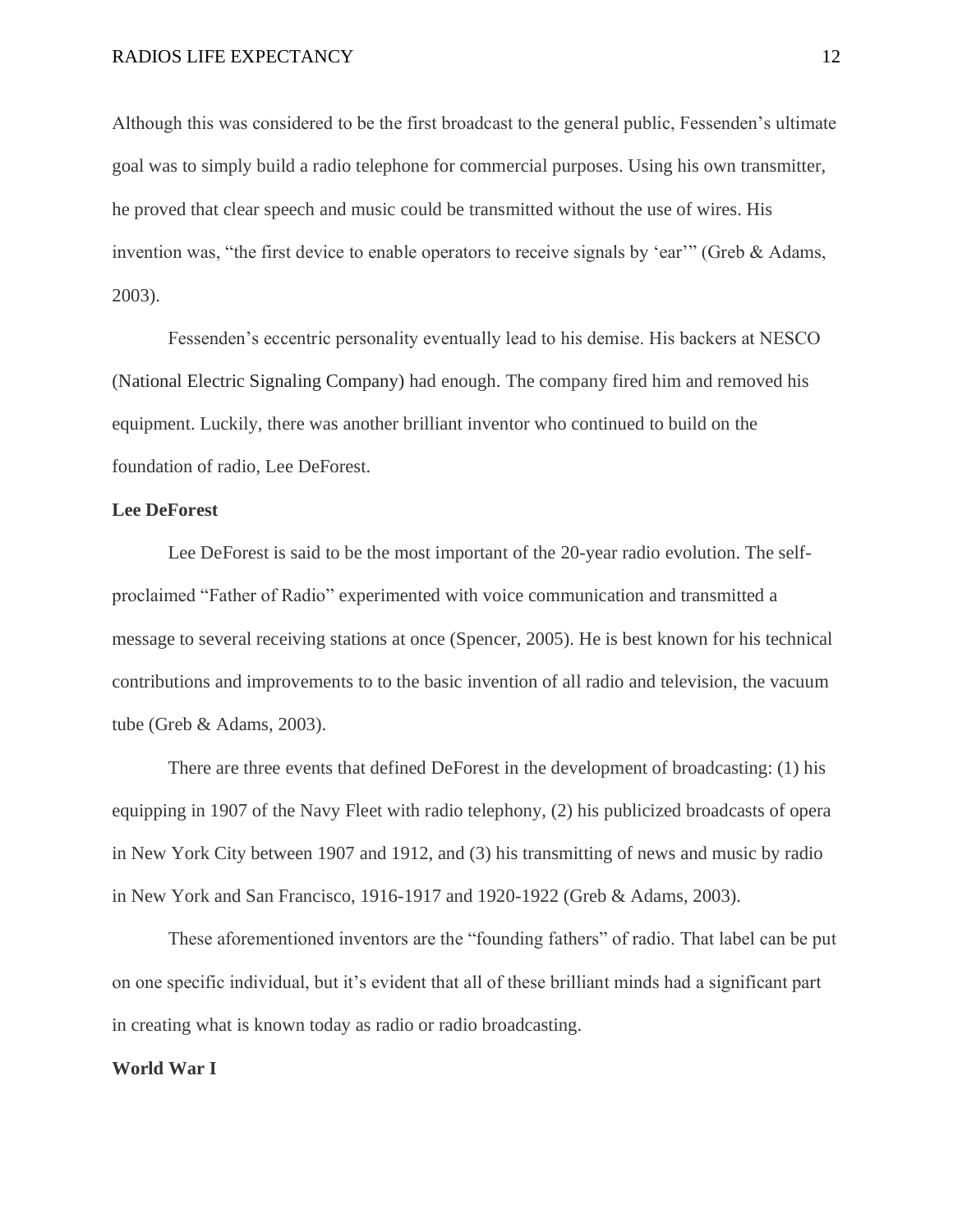In 1917, the United States entered World War I and the Government prevented any and all radio stations from broadcasting. KDKA, the first American station to receive a license to produce broadcasts (Godfrey, 2012), was forced to terminate all broadcasting as well. However, the United States terminated radio in the United States for precautionary reasons (Ackerman, 1945).

Originally in the military, synchronized movements were conducted by using a wristwatch, but there was room for fatal errors. An incorrect time on one person's wrist and the whole operation is in disarray. Carlene Stephens of the Smithsonian's National Museum of American History claims, "The entire process of using artillery to protect folks in the trenches, as they advanced, was an elaborately timed, choreographed forward motion." The safety of thousands of troops was determined by an unreliable device that wraps around your wrist. When World War I arrived, the conflict between nations also introduced the birth of emerging technologies that would remake life on and off the battlefield (Myre, 2017).

Among the new technologies that were introduced included machine guns, tanks, radios, military aircraft and chemical weapons. The key technology that gave the United States an advantage was indeed radio. In fact, radio was considered to be so dangerous that the day after Congress declared war, the U.S. government banned private radio stations and equipment, fearing it might be misused. O'Connell elaborates on this, "What the government does by taking over the radio industry, they pour funding into it for research and development, and were able to really fund technological advances that would have otherwise taken years" (Myre, 2017).

Prior to the War, telegraphs and radio were being used by some Americans. Thomas H. White gives a perspective of what listening to the radio was like in the mid 1910's, "Fancy a boy sitting in his room at home with his fingers on a telegraph key and a telephone receiver to his ear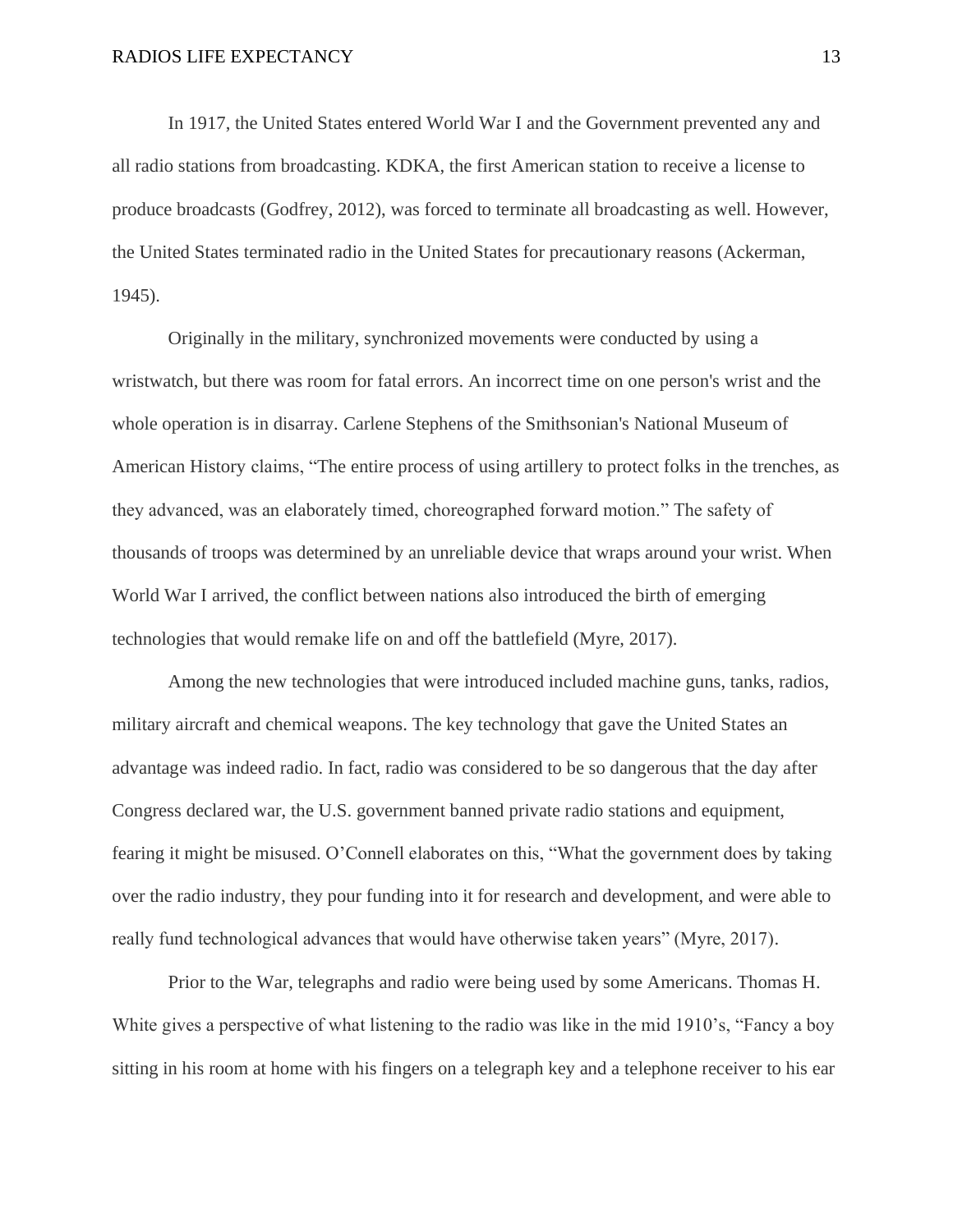listening-in to the news of the world as it is flashed out from the great coast stations or by ships far out at sea!" (White, 2003)

Once the War was over, radio was reintroduced to Americans. Not only did the United States emerge as a true military power after the war, but the country grasped a new appreciation for technology. And shortly after the war, commercial radio stations became permanent in the U.S.

It was only a matter of time until radio was listened to by hundreds of people across the country. A public opinion piece written by William C. Ackerman in 1945 describes what it was like when radios first entered hundreds of households across America. The article marked the twenty-fifth anniversary of American broadcasting. At this point in history, radio and public broadcasting had changed the worlds ways of communicating (Ackerman, 1945).

#### **Public Consumption**

Regular public consumption of radio broadcasting began in 1920 from stations in Detroit (WWJ) and Pittsburgh (KDKA). November 2, 1920 was a memorable night for the revolutionary technology. November 2nd marked the enshrinement of the 29th President of the United States. Due to the fact that the technology had just been introduced to the public, there were only a few hundred people in East Pittsburgh who tuned into the broadcast of the winner of the 29th Presidency.

Warren G. Harding was victorious in the election of 1920, but a quarter of a century later, the number of persons who tuned in to the presidential race drastically spiked. In the election of 1944 featuring Democratic nominee Franklin D. Roosevelt and Republican nominee Thomas E. Dewey attracted over an estimated 100,000,000 persons to tune in to their radio broadcasting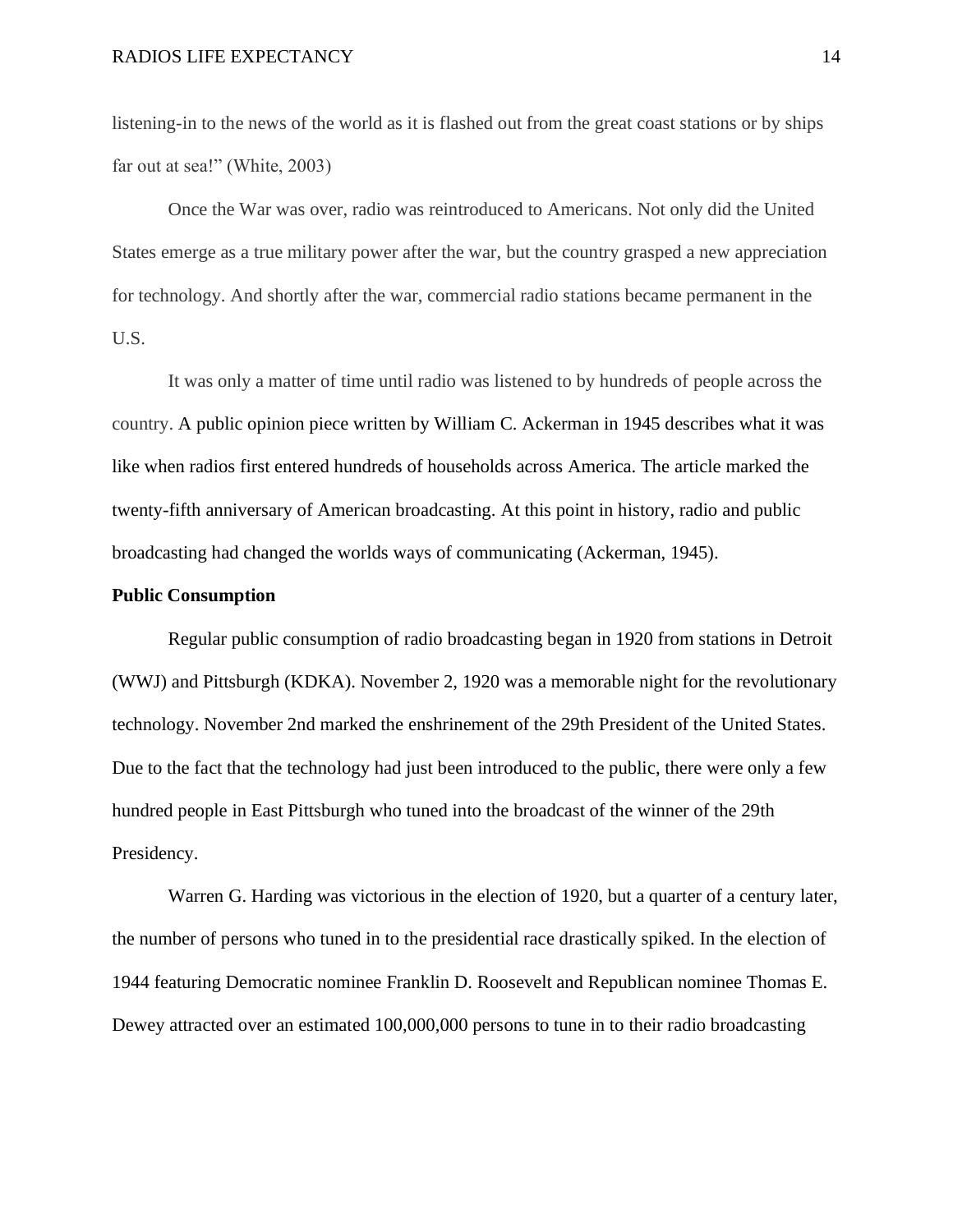systems in the United States and overseas. This technology was becoming more common in peoples households as the years went on.

Ackerman's opinion article notes the influential changes that radio was having on everyday society, "from academic institutions, from labor unions and business organizations, from the motion picture industry, from magazine and newspaper offices, from government agencies, from the advertising, marketing, polling and public relations fields. (1)"

More changes emerged to radio in the late 1940's when yet another popular entertainment/communications known as the television was gaining popularity. By 1949, 1 million U.S. households owned a TV set (Godes, 2004).

"With this Many popular radio programs switched over to television, and radio listenership declined, particularly at night. However, sales of car radios continued to climb due to the proliferation of automobiles in the post-war period. Radio listening began to change from a primarily stay-at-home activity to one that was increasingly part of the car driving experience."

The car driving experience saved the way in which people listen to the radio. At-home radio was being taken over by TV viewers. But another component that saved traditional radio was DJ's. DJs had popular and loyal fanbases, and as one industry observer noted, DJs were considered to be "stars"(Godes, 2004). Due to the integration of DJs in the 1950's and 1960's, revenues reached an all-time record of \$709 million in 1962 (Godes, 2004). DJs still have a profound effect on attracting audience members today.

In the late 1960's and early 1970's, the radio industry changed. FM radio became the most viable commercial radio alternative (Godes, 2004). The sound quality was clearer and more concise. And as a result, artists were, "increasingly making use of the latest high-fidelity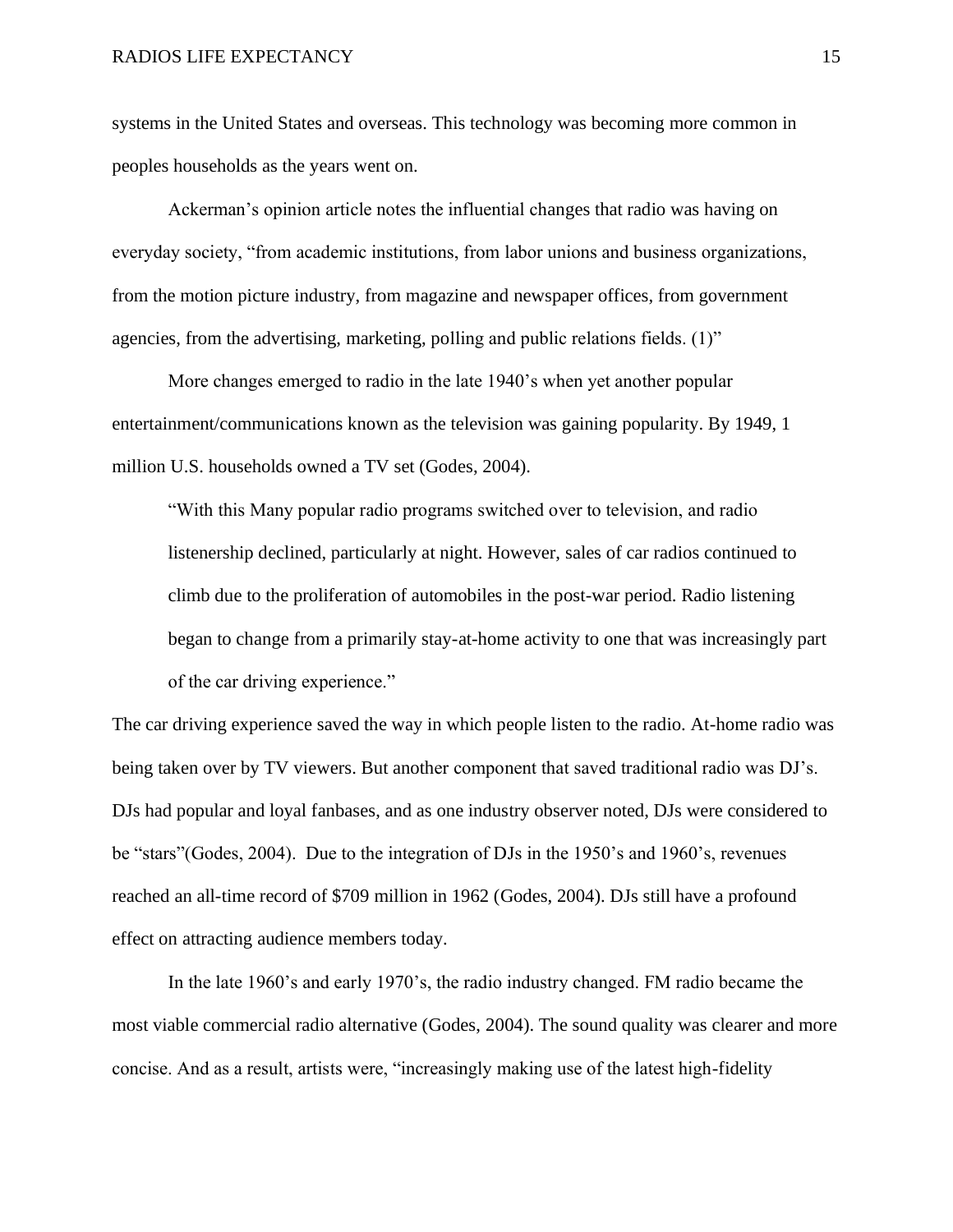recording technologies" (Godes, 2004). Lee Abrams, a notable industry consultant of the time, discussed the differences between AM and FM radio:

> "AM radio appeared out of touch and unable to accept the new trends in music. AM looked and sounded out of date. FM threw away the AM rule book. It was a new approach and a new attitude" (Godes, 2004).

Throughout the 1990's, FM radio continued to grow and become more profitable than AM radio.

Despite the emergence of television and satellite radio later on, traditional (FM/AM) radio managed to survive the new ways of communication. However, it's noticeable that traditional radio was forced to adjust to the modern times. While traditional radio is still offered in almost every car on the market, many technological platforms are changing the way in which we listen to radio.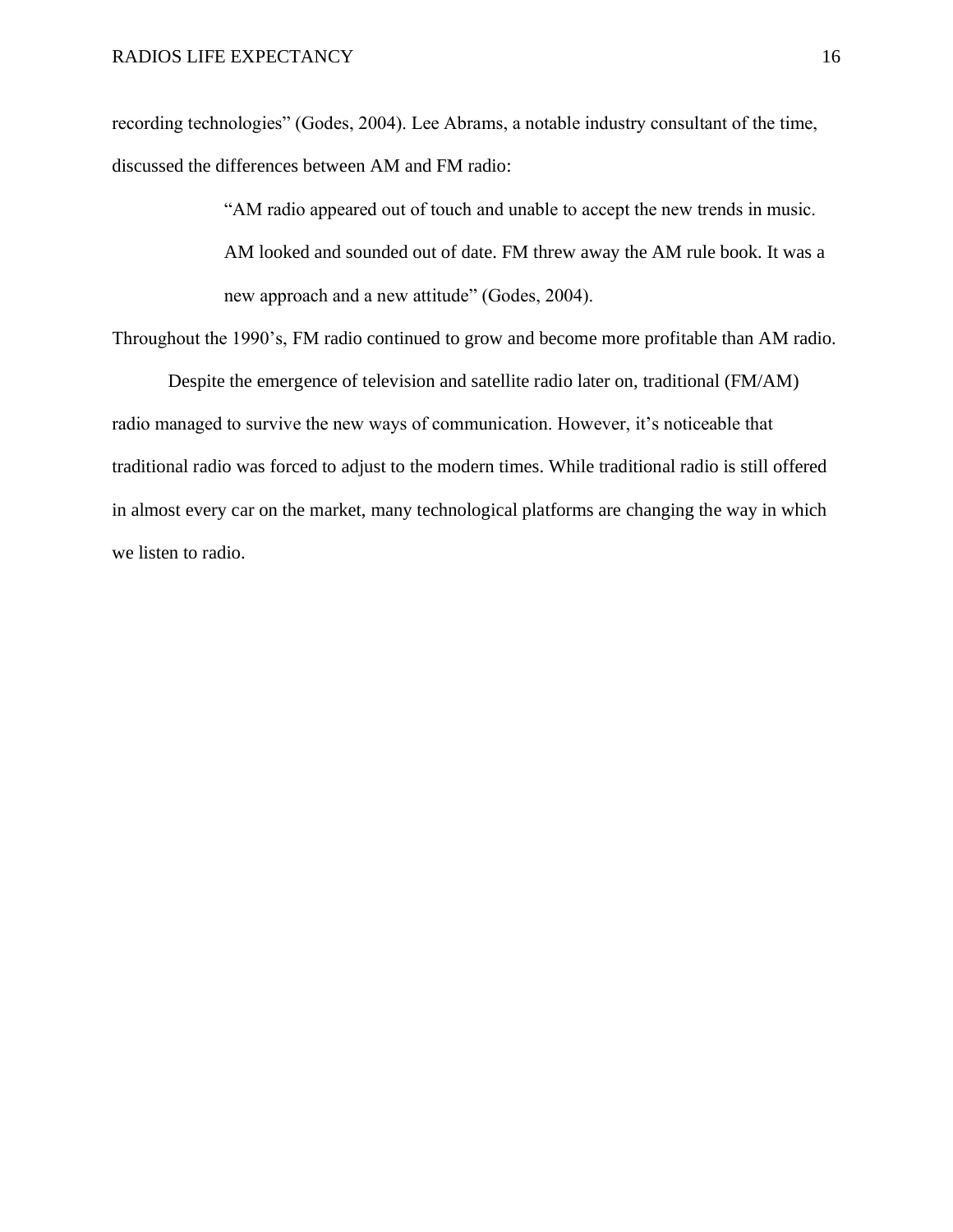#### **Chapter 3 - What does Radio Look Like Today?**

Transformation of technology is essential in order for society to progress. Without creating the latest and greatest technologies, civilization would be stagnant. If radio were still as relevant as it was 100 years ago, then technological advancements would be disappointing. While he technological and engineering achievements that were produced at the time of radios birth were some of the greatest in mankind's history, there have been some noticeable transformations to radio.

When we considered radio in the early-to-mid 1900's, only AM broadcasting stations were prevalent. As time has gone on, there have been many modifications to the traditional "radio".

If you consider how many new forms of technology have formed since the industrial revolution and how many technological devices have drowned out, you would think that radio would have been dead by now. But what's amazing is that radio has still kept its relevance over the course of the past hundred years or so.

Heidi D. Campbell and Rick Sparks, professors at North Greenville University, and features authors in *Communication Technology Update and Fundamentals: 15th Edition,* consider the drastic transformation that radio has taken over the years. They are also confused as to how, despite the technological innovations that have taken place, especially recently, how radio has survived. "Radio was supposed to be dead by now. But in the age of the Internet, Satellite, and HDTV, radio has managed to survive" (Grant & Meadows, 2016).

Consider the audio technologies that have drowned out over the course of the past twenty years. The first portable CD player, Sony's Discman, debuted in 1982 (Costabile, 2018). But like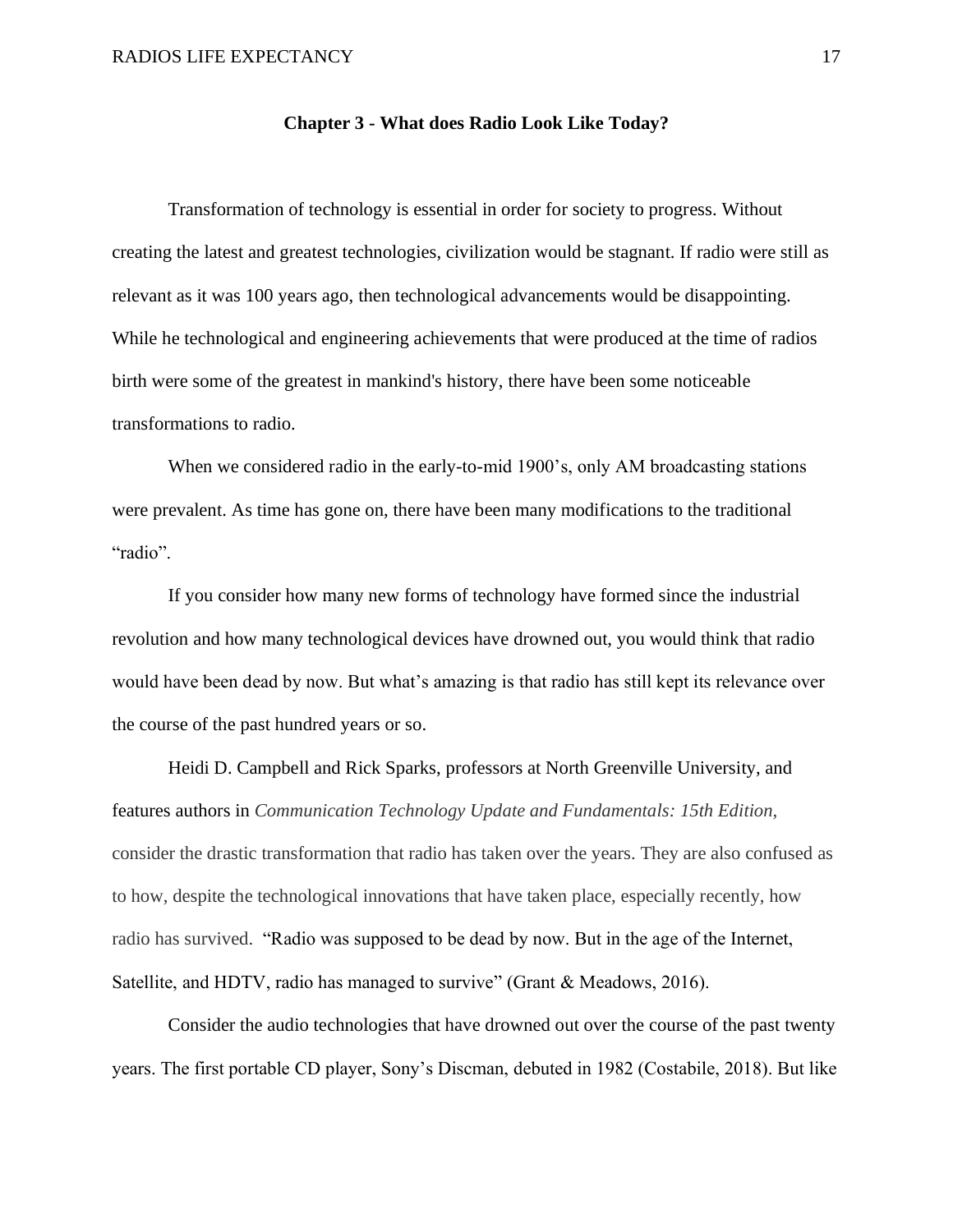many technologies, portable CD players are a rarity and now incredibly inconvenient. The approximate lifespan of portable CD players lasted about 35 years.

With the ability to navigate the internet at your fingertips and the ability to play any song of your choice with a smartphone, terrestrial radio numbers are still surprisingly strong. The chart below chart below showcases how many Americans (ages 12+) listen to terrestrial radio on a weekly basis (Audio and Podcasting Fact Sheet, 2018).



 *Note:* Adapted from the *Pew Research Center*. Retrieved July 12, 2018 From https://www.journalism.org/fact-sheet/audio-and-podcasting/

The X axis in Table 1 indicates the percentage of people who listen to the radio weekly (ages 12+) and the Y axis indicates the year.

While there has been a slight decline of two percent since 2011, the fact that ninety percent of Americans (ages 12+) listen to the radio in the digital age is impressive (Audio and Podcasting Fact Sheet, 2018).

Campbell and Sparks recognize that this is an anomaly. Confused about the success that radio still has even today, Campbell and Sparks consider how people operate on a daily basis today, "However, digital audio services pose a threat to the medium that demands its reinvention. Today, people want what they want when they want it, and why not?" (Grant & Meadows, 2016).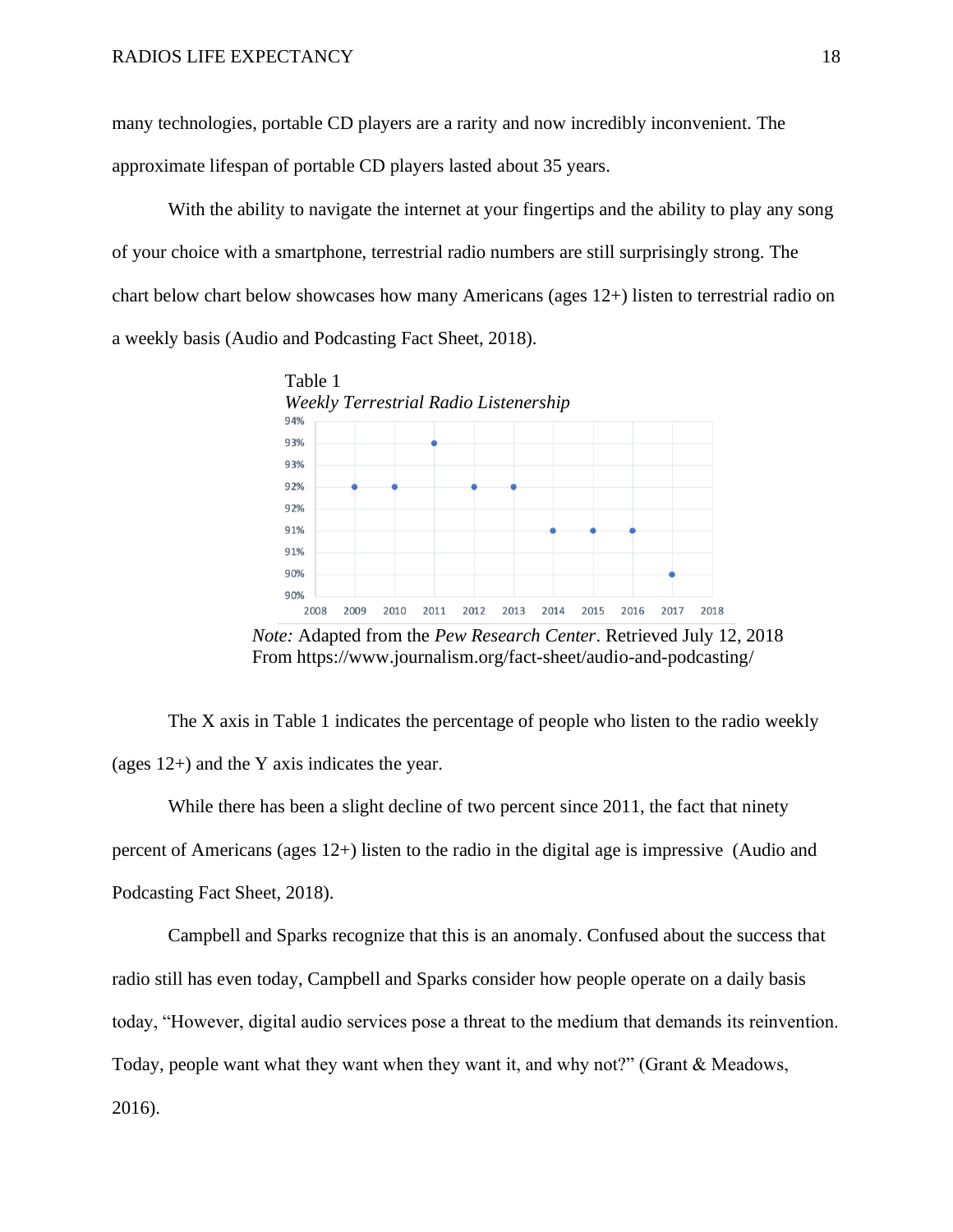#### RADIOS LIFE EXPECTANCY 19

 $T<sub>2</sub>$   $\pm 1<sub>2</sub>$   $\Delta$ 

The Pew Research Center also did a statistical analysis on basic demographics of people who listen to the radio:

| <b>Radio Statistics</b>                  |          |
|------------------------------------------|----------|
| Average Age                              |          |
| Average HHLD Size                        |          |
| Percent male                             |          |
| Percent female                           |          |
| Work Full or Part-Time                   |          |
| Average Yearly HHLD Income               | \$74,200 |
| Time Spent Listening to Radio Each Week  | 23:58    |
| Time Spend Watching TV Each Week (HH:MM) | 27:50:00 |
| Time Spent Online Each Week (HH:MM)      |          |
| Percent Consumers Using Social Media     |          |

 *Note:* Adapted from the *Pew Research Center*. Retrieved July 12, 2018 From https://www.journalism.org/fact-sheet/audio-and-podcasting/

The average age of radio listeners is 45 years old according to **Table 2**. This can be interpreted that younger listeners are moving away from traditional radio. The younger generations have become so reliant of their phones and its convenience. Given its convenience factor, Campbell and Sparks suggest that digital audio services are the biggest threat to radio, and deservingly so. For just five dollars per month a college student can listen to any song at any time without advertisements that comes with radio is a good reason to switch from radio to digital. Yet an interesting phenomenon has taken place that might shape the future of radio.

If you have a subscription to a music streaming service such as Apple Music or Spotify, the applications allow you to listen to any music genre you can possibly think of. With radio, the same applies. Radio stations today have a number a genres, and if you include satellite radio, the genres are virtually unlimited. Everything you could possibly want to listen to is at the tips of your fingertips. Any and all genres from news, talk and sports, to country, contemporary, rock and alternative, urban, etc… However, the ease of use of music streaming services is far easier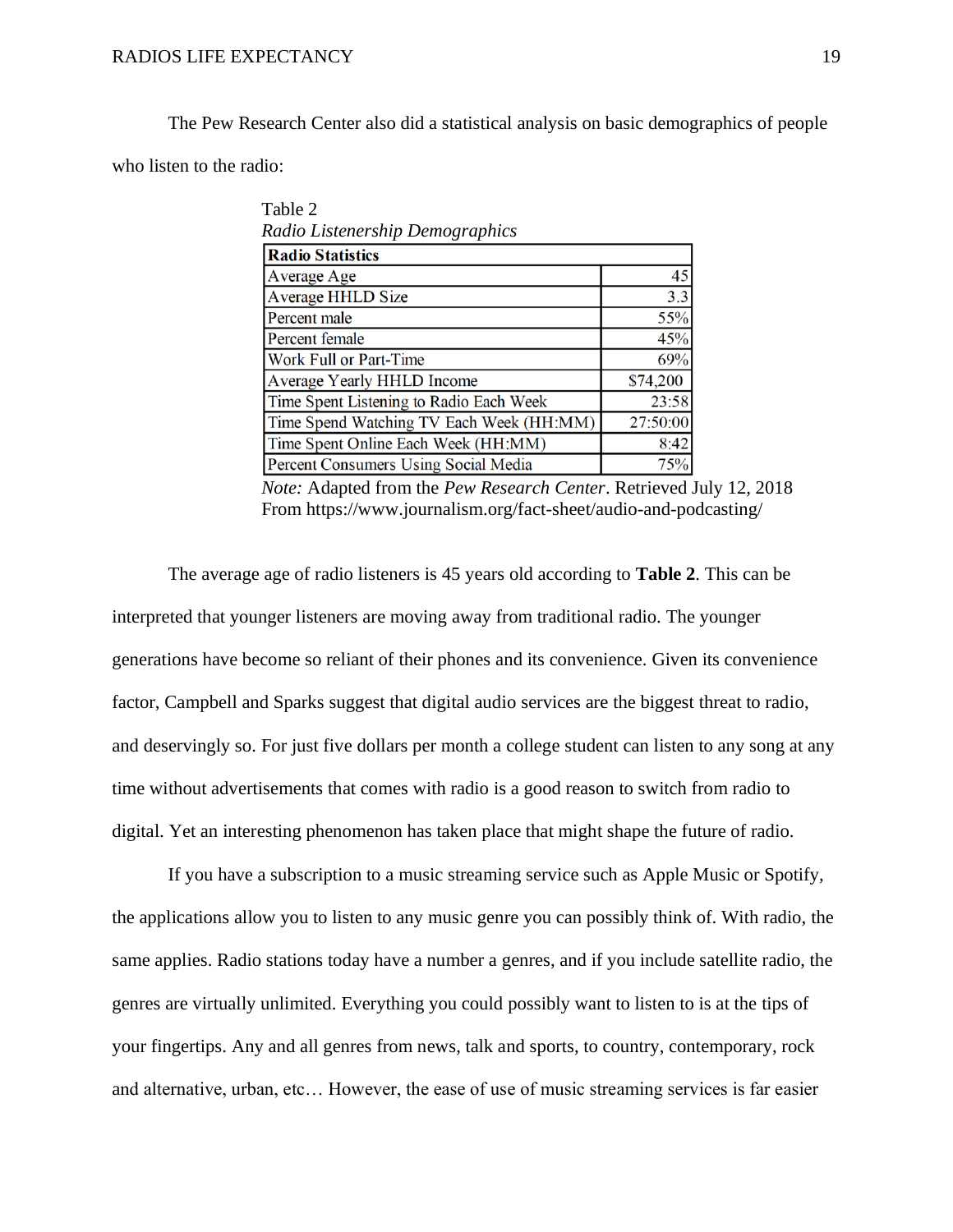than radio. Simply download the music streaming service from the App Store or Google Play store. Then pay for a subscription (or listen for free with advertisements) to listen to any song you desire at the palm of your hand.

In order to find the station that best suits your interest on the radio, you must use a dial to navigate through hundreds of stations. The ease of use factor is not nearly as convenient as Podcasts.

Traditionally when we think of radio, we think of radio being played through a broadcasting system. However, in the past few years, a milestone was passed in regards to how we listen to radio on a daily basis. The Pew Research Center, which conducts public opinion polling, demographic research, content analysis and other data-driven social science research, analyzed the current status of the radio industry (About, 2019). The company showcased an intriguing statistic as to how often Americans tune into the radio on a monthly basis:

"While the overwhelming majority  $(93%)$  of the U.S. population  $12+$  still listens to traditional broadcast radio on a monthly basis, a significant milestone was surpassed in 2015: more than half (57%) of Americans now listen to online radio monthly, with 50% of those ages 12 and older listening to online radio every week (Edison, 2016)."

Campbell and Sparks implement statistics conducted from the Pew Research Center once again: "According to the Pew Research Center, monthly online radio listening has doubled since 2010, with more listening done through mobile devices than through desktops (Vogt, 2015a). It appears that online radio is the predominant choice among young music listeners, with smartphones driving the increase. In 2015, 73% of American adults 18+ listened to radio online via smartphones. That is an increase of 7% in only one year,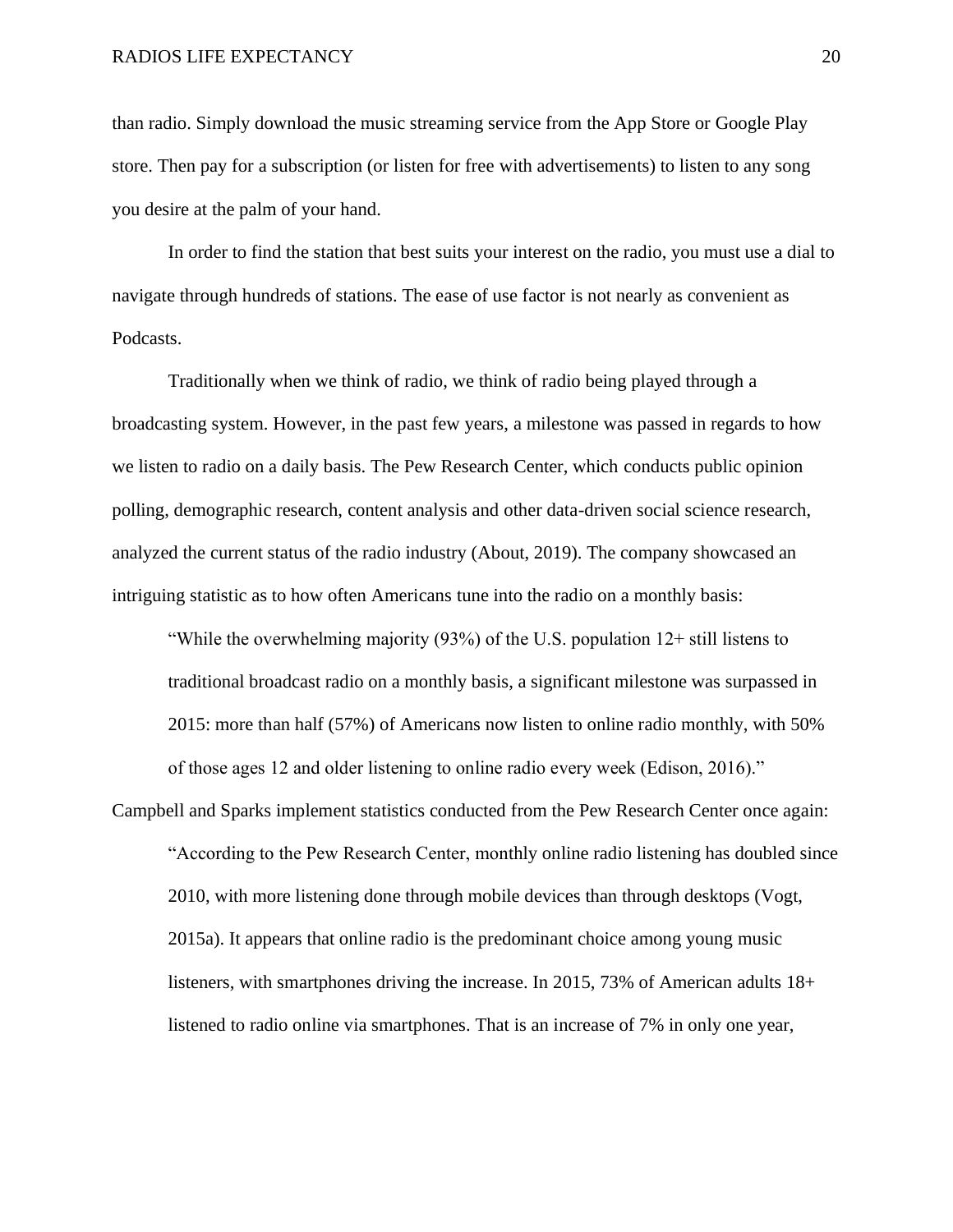while laptop and desktop listening decreased by 6% over the same period. (Edison,

 $2016$ "

With smartphones impacting everyday routines, it was essential for the radio industry to catch up with the times. Applications on the App Store and Google Play Store allow consumers to listen to their favorite radio stations anytime, anywhere. The industry has done a tremendous job of adjusting. To put the demand for smartphones into perspective, the Pew Research Center analyzed how many Americans own smartphones, "Nine-in-ten or more Americans ages 34 and under have had a smartphone since 2015, while the ownership rate among the 50-and-older age group has risen from 53% to 67% over the same period (Taylor & Silver, 2019)."

The main concern of radios future was how the younger generation was going to tune in on a weekly basis. Even with the amount of people that tune into the radio via their smartphones on a daily basis, there still cause for concern. It turns out that perhaps the biggest threat to radio is not advancements in technology, but another broadcasting media platform that has gained traction over the course of the past five years or so.

Podcasts have become commonplace, not just for radio personalities or celebrities, but ordinary people as well. People create Podcasts to express their thoughts about subjects that are important to them. However, Podcasts do not play music. Podcasts primarily focus on current events. The New York Times publishes an episode every day during the week. Also, NPR has multiple Podcast channels in which they publish episodes every hour the keep the audience caught up with the latest news and events. Podcasts as well as music streaming services update their applications regularly to allow for the best customer experience.

According to the Pew Research Center, "17% of those 12 and older said they have listened to a podcast in the past week, up from 7% when this was first measured in 2013" (Audio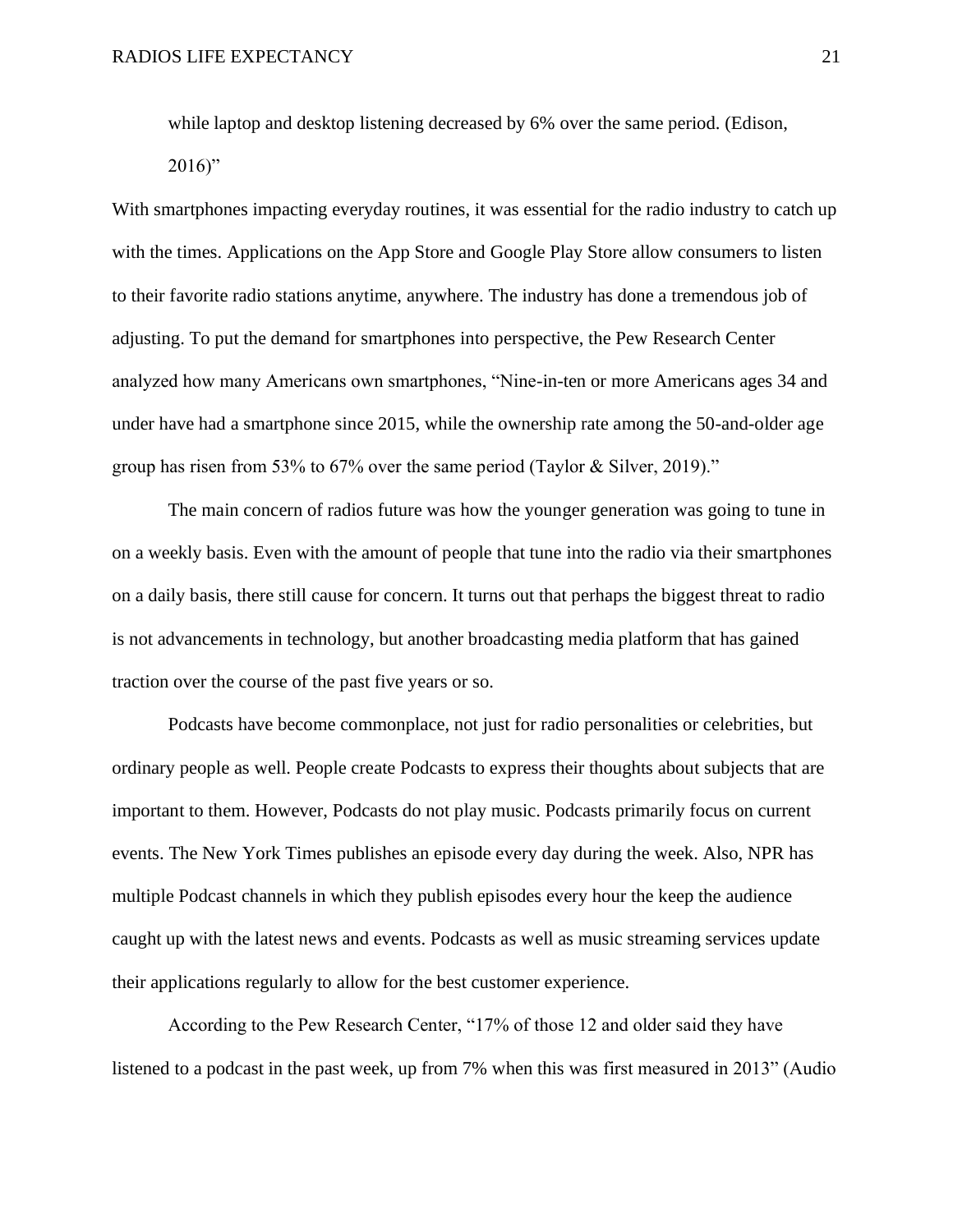and Podcasting Fact Sheet, 2018). These numbers are far from staggering, but there is a trend in the increased use of listeners on Podcast applications.

While Podcast are a threat to the *traditional* radio industry, radio still offers something that Podcasts do not; live broadcasting. Live broadcasting is not yet enabled on Podcast platforms. Some podcast shows will stream live on YouTube, but podcast platforms such as the Apple Podcast application or Spotify, they are currently unable to stream live audio. For people that enjoy listening to NPR, TED Talks, they are forced to hear news updates every hour rather than every minute.

However, podcasts are solving a massive problem that radio is forced to cope with. When listening to Podcasts, listeners have the ability to skip over advertisements. The ability to fast forward with the touch of a button is part of the reason why Podcasts have become so successful. Using the Apple Podcast App as an example, the user has the ability to fast forward at thirty second intervals, allowing the user to skip over advertisements in blazing speed. Podcasts earn revenue the same way radio does; through advertisements. Podcasts take a short period of time to introduce their sponsors and the products that they have to offer. But if the listener is disinterested in the advertisement, listeners have the ability to skip over them.

This is where traditional radio benefits from Podcasts ineptitude. For example, if a sports Podcast is released around noontime but a shocking development happens in the evening, the audience is able to tune in to any radio station to listen opinions

Despite the defects that podcasts still have, traditional radio has suffered from their growing popularity. With the inclusion of Podcasts and digital media, there has been job loss in newsroom employees in the radio broadcasting sector.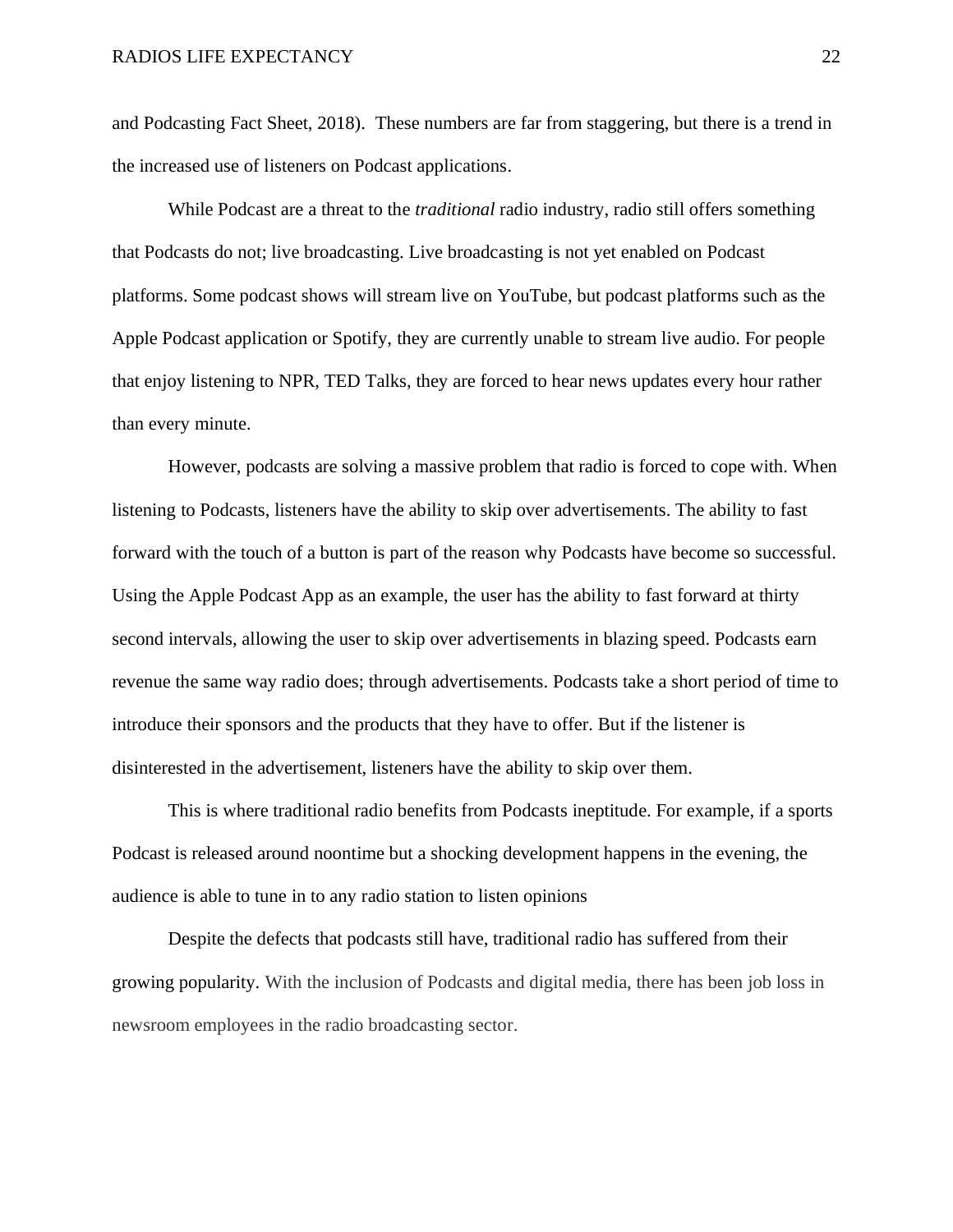#### RADIOS LIFE EXPECTANCY 23

However, the sole reason why radio is still alive today is due to the fact that radio stations obtain a significant amount of money each year. In the year 1910, radio had yet to obtain any sort of profitable income. And today, we are noticing a slight drop in jobs in the radio industry.



 *Note:* Adapted from the *Pew Research Center*. Retrieved July 12, 2018 From https://www.journalism.org/fact-sheet/audio-and-podcasting/

The chart above indicates the decrease in newsroom employees in the radio broadcasting industry. In 2008 there were 4,570 employees. In 2016, the number of employees dropped to 3,190.

Substantial jobs losses directly correlates with revenue loss. Without enough revenue, companies are unable to pay employees. Table three below shows the average station revenue for all-news radio stations.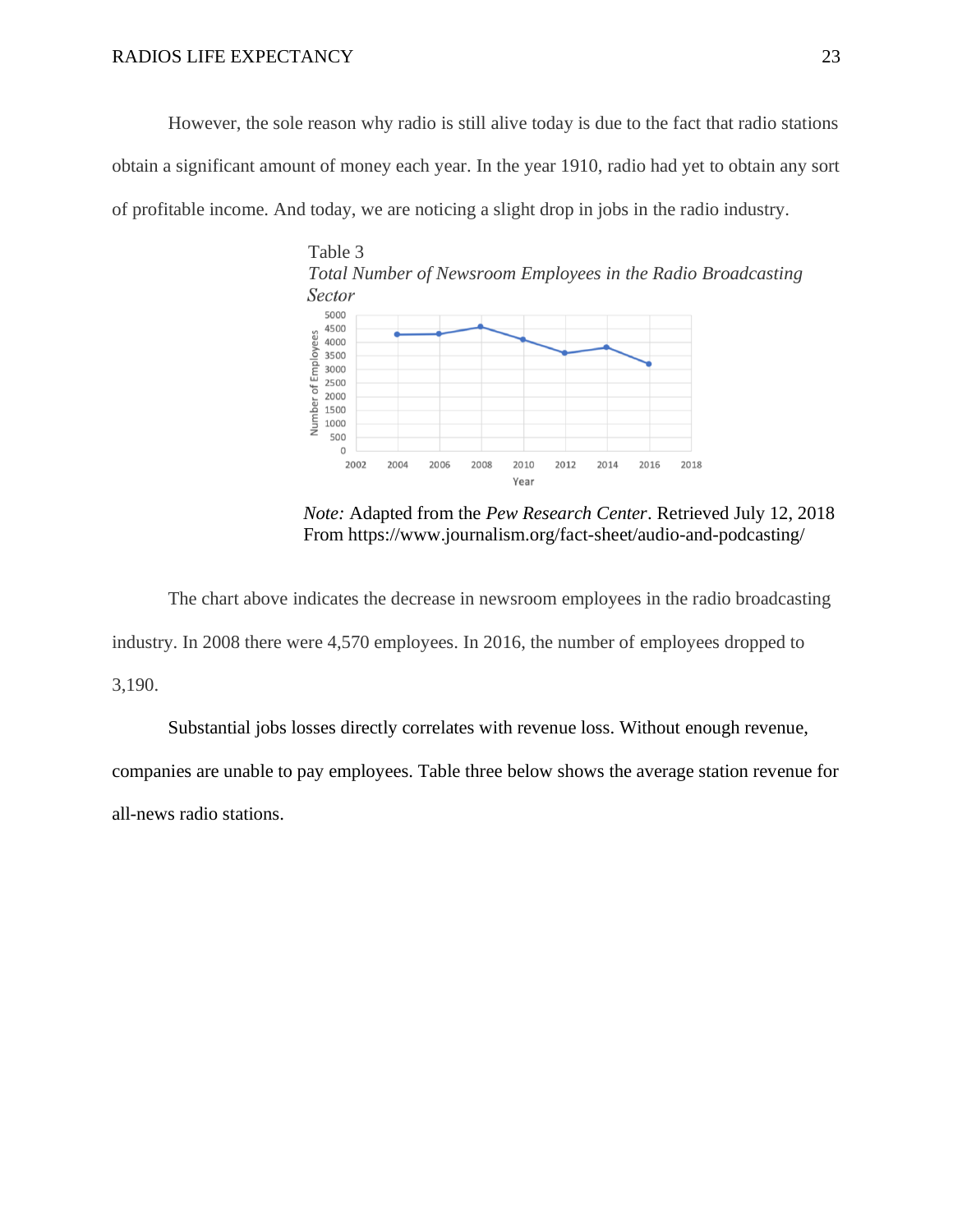

 *Note:* Adapted from the *Pew Research Center*. Retrieved July 12, 2018 From https://www.journalism.org/fact-sheet/audio-and-podcasting/

The chart above indicates the average station revenue for all-news radio stations. With the job loss that has occurred in the radio broadcasting sector, it should be no surprise to see that revenue is decreasing. According to this chart, in 2010, average station revenue reached \$23,422,000. However, in 2017, the average station revenue dropped to \$20,913,000, a decrease on average of \$2,509,000 over a seven year period.

What society is going through since the iPhone debuted is a technological transformation. Newspapers are now read digitally by many of their consumers. The drastic changes in technology has not only changed how we listen to the radio, but how we consumer all forms of traditional media.

Examining how the car industry has adapted to the modern day is quite interesting as well. Bluetooth technologies are commonplace in essentially every vehicle produced post-2015. Car companies have learned to adapt to the newest and latest trends. However, one of the oldest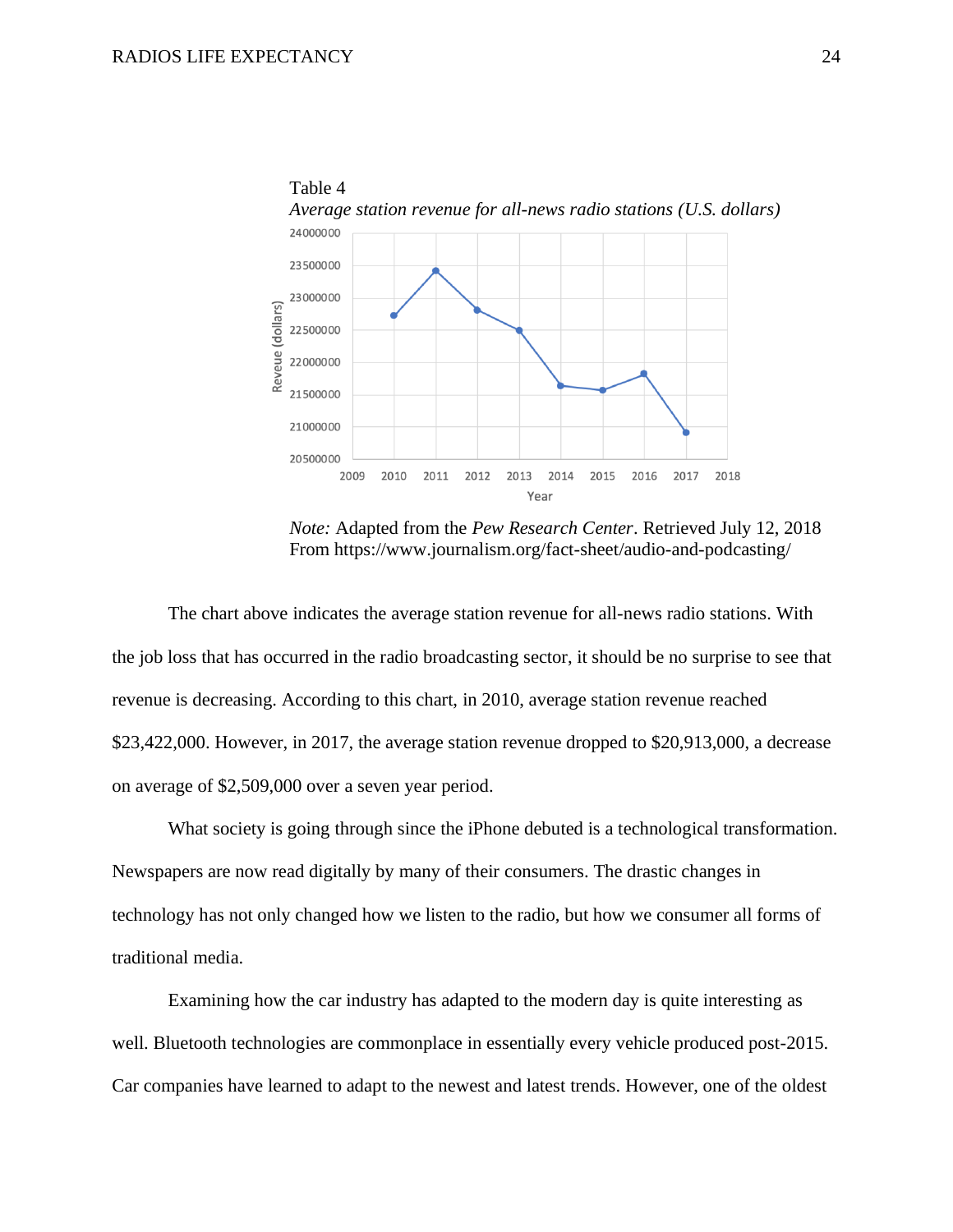#### RADIOS LIFE EXPECTANCY 25

forms of traditional media is still installed in every car, that of course being radio. Radio was invented in the early 1900's, yet the compact disk, otherwise known as CD's, was first created in 1982. Car companies have started to go away from CD players despite the fact that they were invented less than forty years ago (Orteza, 2018).

The longevity of radio in the car is an impressive feat. We've seen new audio players invented years after radio was created, and they have been terminated from many new vehicles. Tapes were also created after radios as they were introduced in 1962. However, car companies have terminated tapes in the past ten years or so.

Tesla, an automotive company run by billionaire businessman Elon Musk, was founded in 2003. While having some ups and down throughout the companies short history, they have evoked a vision as to what the automotive industry will look like in the near future. Their cars are argued to be years ahead of its time and have been at the center of the electric car industry.

Consider what a futuristic automotive vehicle would look like. Fully electric, self-driving cars and perhaps touchscreen displays would be included in the vehicle of your imagination. It turns out that all of these features are already included in all of Tesla's vehicles. FM radio is still equipped in each and every one of their cars. Tesla has done away with CD players and old school AM radio, but FM radio is still very much prevalent (Tesla, 2019).

It's clear that automotive companies have made the change to Bluetooth, relying on a smartphone as the main source of media in the car. However, even the most advanced cars on the road today still make an effort to include FM radio dials.

What we know is that the automotive industry has made an effort to keep up with modern day technologies. Tapes and CD's, which were once commonplace in cars, are now exterminated from many vehicles. Marketing teams at these car companies have centered their attention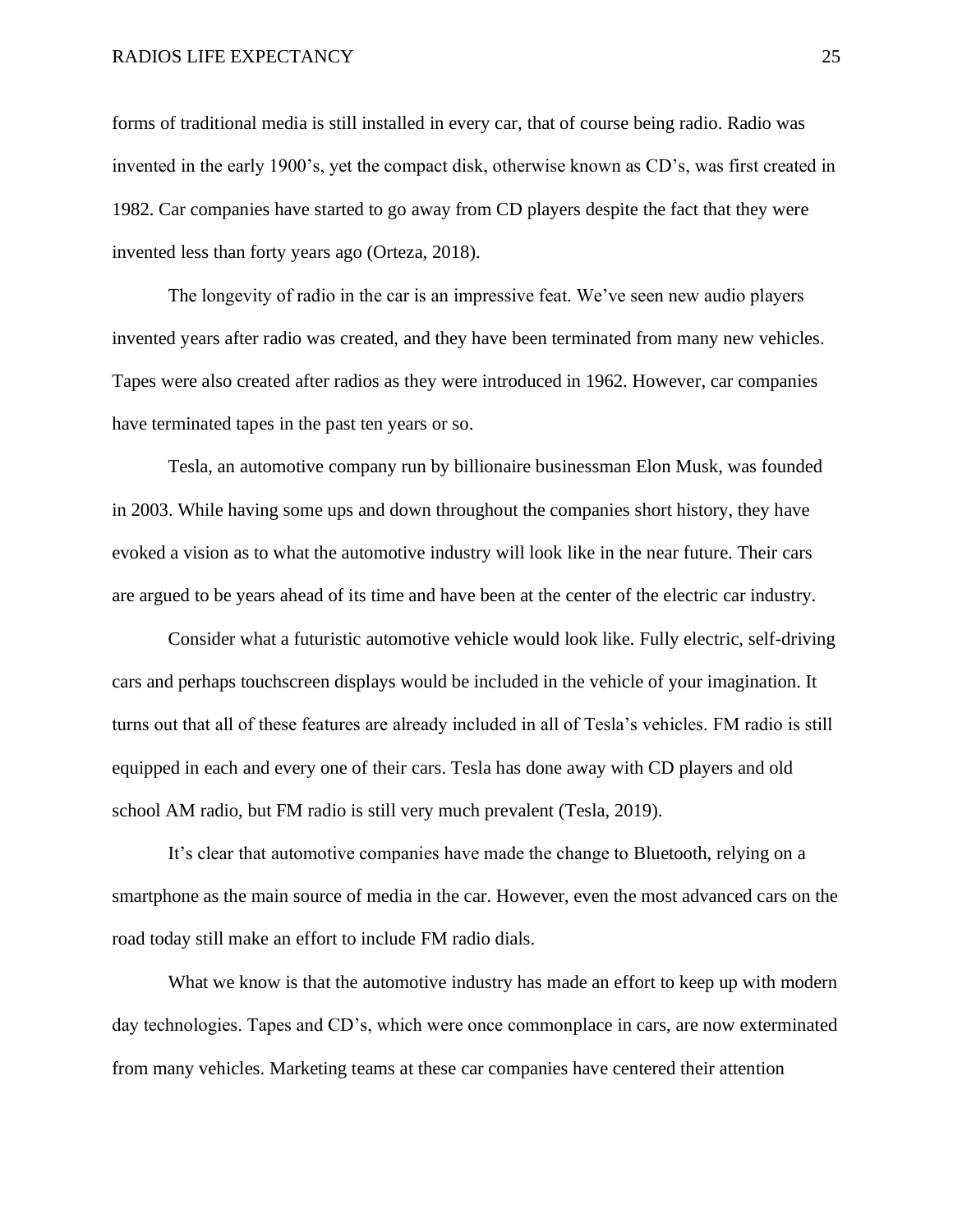#### RADIOS LIFE EXPECTANCY 26

around the latest and greatest technological features. In fact, Nissan's new slogan is, "Now, the most exciting tech you own is in your driveway." Yet one of the oldest forms of broadcasting is still equipped in all of their new cars. The brand new Nissan Leaf, which is a modern electrically powered vehicle, is still equipped with AM/FM radio (Nissan, 2019).

An LA Times article published in 2014 claimed that there were 253 million cars and trucks on the road that year. If you do the mathematics, nearly 80% of the population owned a vehicle at that time. This means that about 80% of the population has access to radio for no cost whatsoever (Hirsch, 2014).

Perhaps the best feature about radio and why it's implemented in every car is because it's absolutely free. Spotify and Apple Music charge subscribers ten dollars per month for a single user. If you're a college student, the price drops to just five dollars. Music streaming services such as Apple Music and Spotify are excellent applications for music listeners. Their convenience factor, price insensitivity and value has allowed for them to have tremendous success.

The Pew Research Center laid a foundation for radio statistics. The numbers show that even terrestrial radio is still very much relevant with online radio streaming bringing in more listeners every day. With facts present, I still wanted to get a grasp of what my peers thought about the future of radio. I was able to survey nearly sixty college students to get their perspectives on the future of radio and the convenience of the latest and greatest music streaming services. Despite the cost of Apple Music and Spotify, it seems like collegiate students would rather spend money to listen to their favorite songs and artists whenever they desire as opposed to tuning into the radio.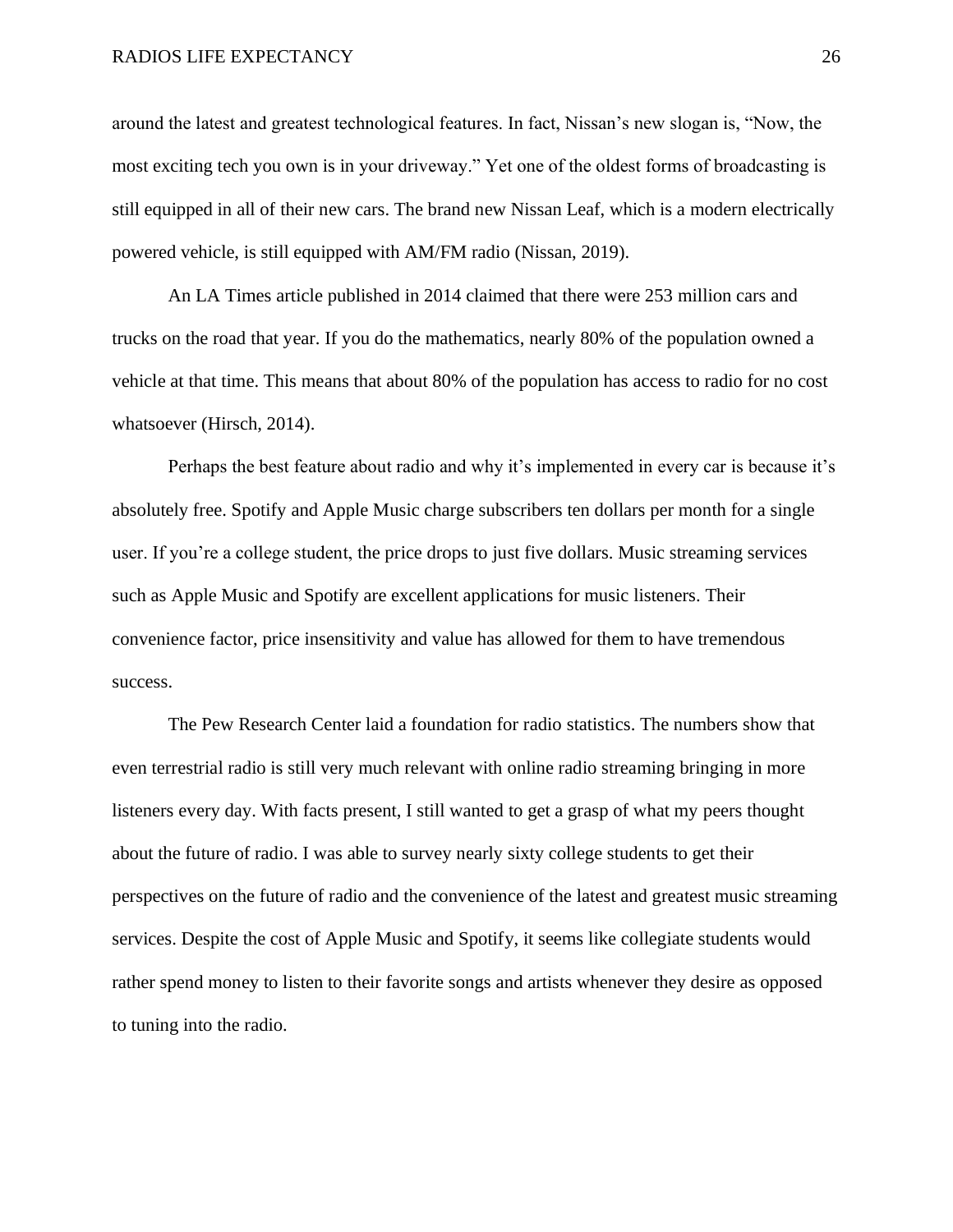#### **Methodology**

In order to complete this thesis in an effective manner, I included both qualitative data from scholarly articles and quantitative data for the survey that I conducted. To simply have one research method would be ineffective for my overall goal for the thesis. I will have mixed methods, but among the specific research methods I will include are surveys.

Surveys target large groups of people to obtain a significant amount of data. The surveys and questionnaires were presented to primarily students. The idea is to gather data from millennials more than Generation X and Baby Boomers simply because many of those two generations have not yet adapted to the digital age. In order to reach these specific demographics, I printed out about one hundred copies of the survey and handed them out at the very beginning of each of my classes. I emailed my professors prior to class asking for permission to take about five minutes of their class time for individuals to fill out this survey.

It was far better to get answers from Millennials and Gen Z because they are known as digital natives; people who grew up in the digital age. In fact, part of my motivation to write this thesis is to see whether or not millennials are moving away from traditional media. By surveying a number of college students, I have a better grasp of what the future of radio will look like in their eyes.

The questions in this survey were open and closed ended. The goal was to get anywhere from 50-100 individuals to participate in the survey.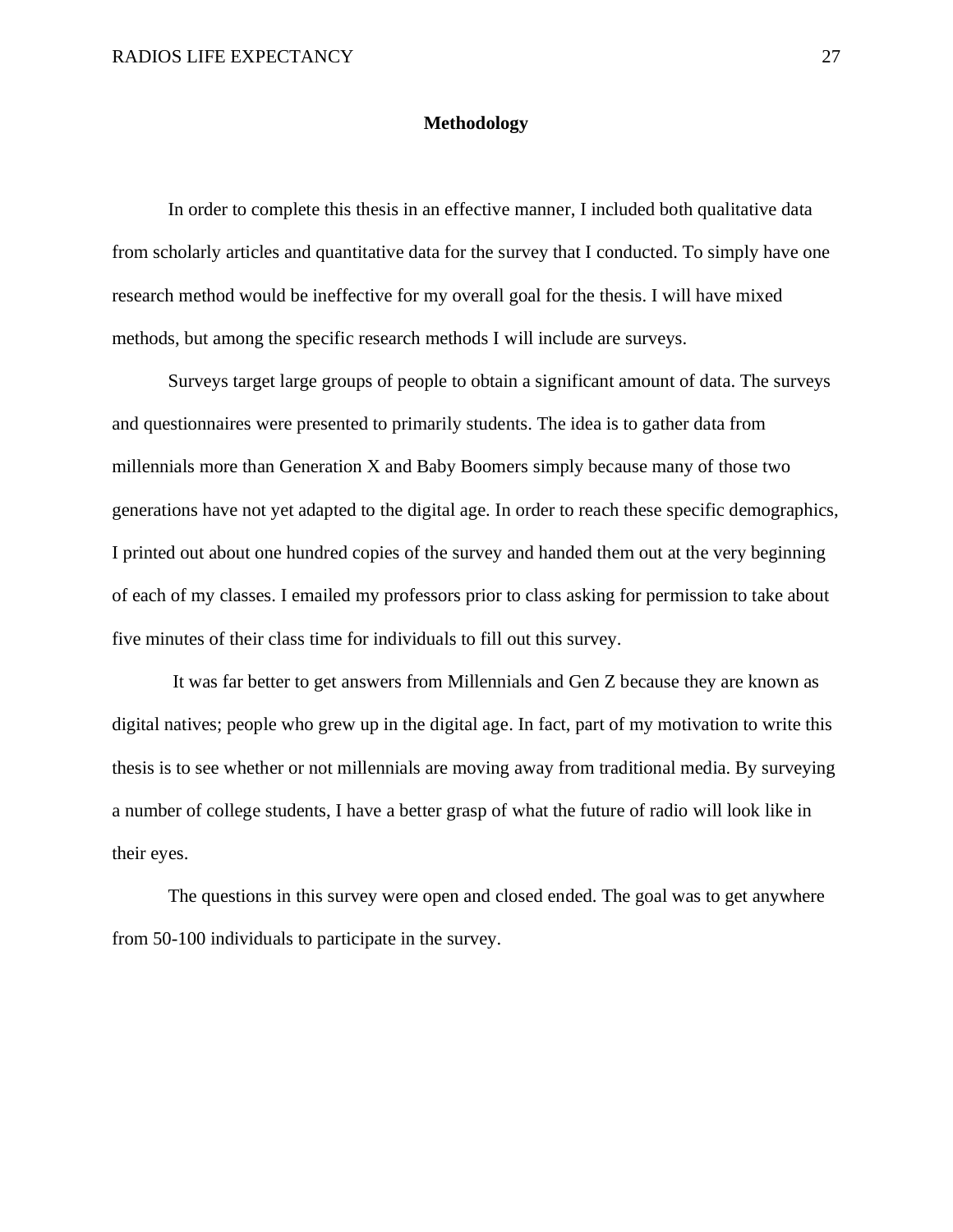#### **Chapter 4 - Radio Survey**

The data provided by the Pew Research Center laid a foundation in the overall basis of this thesis. Their statistical analysis on radio helped form the conclusion to this much debated topic. In order to get a full grasp on radio and its uncertain future, I conducted a survey in which fifty of my peers offered their input on the matter (the survey can be found in Appendix A).

Before the survey had been concluded, I had a general theory on what the results were going to be.

Most of my friends have subscriptions to music streaming services, therefore, I assumed that most of the people surveyed listened to music streaming services the most. Despite my assumption that people listen to music streaming services the most, I still believed that the majority of people *still* listen to the radio. Bridgewater State University has thousands of students that commute to school every day. I assumed that a large portion of these students would listen to the radio to some extent. As far as their overall outlook on the future of radio, I did not expect promising results.

These listening habits and their opinions on the future of radio that I predicted came true for the most part. The most beneficial part of this survey to my thesis was not necessarily their opinions, but their demographics. The outlook of radio and its future will depend on the listening habits of the younger demographic. Luckily for me, I am a college student and the vast majority of people that participated in the survey are around the same age as me. This is what I was hoping for prior to the survey. The future of radio is dependent on the listening habits of younger individuals like myself. Thankfully, the majority of people that were surveyed were in the same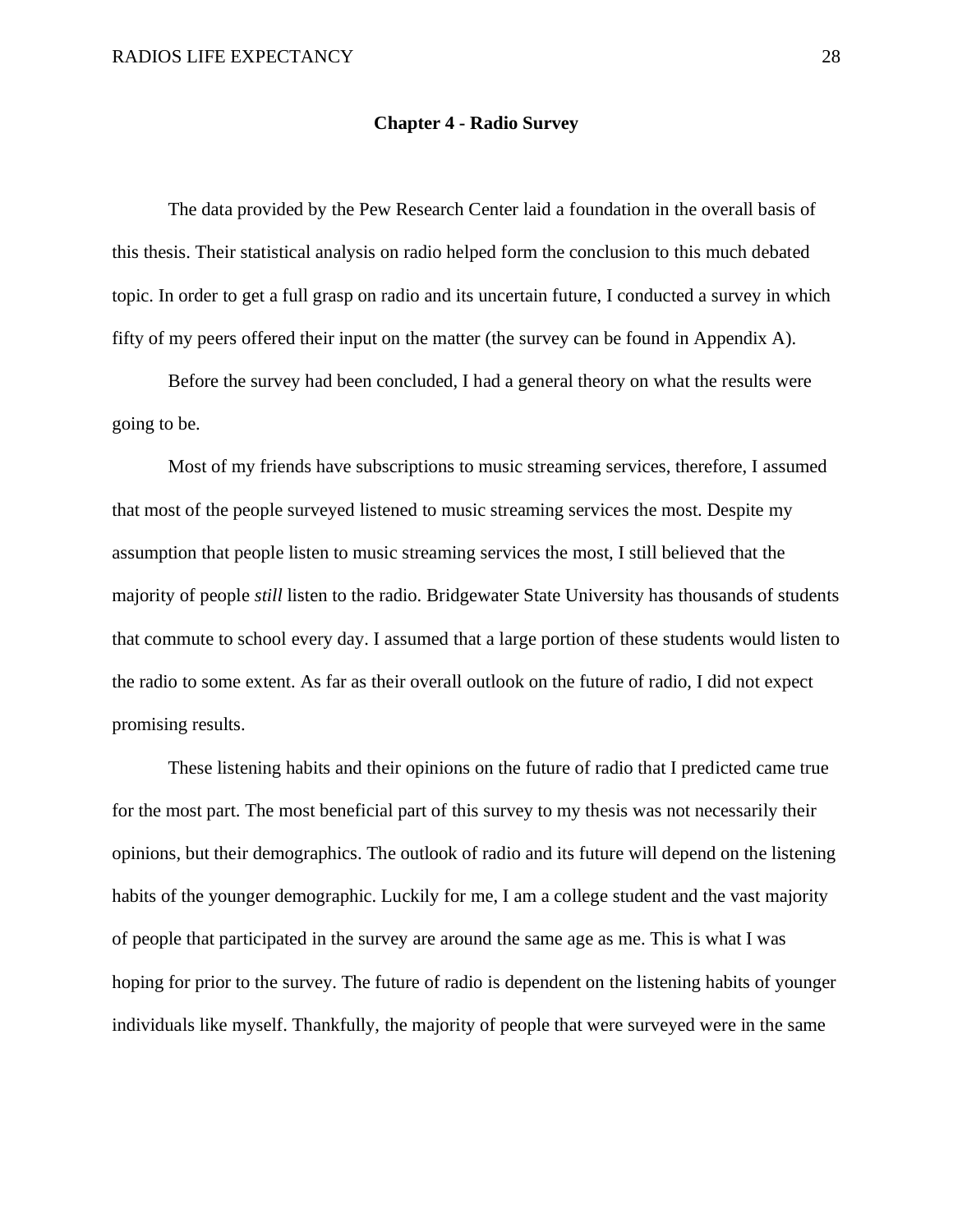age group as myself. Many of my classmates are about the same age as me; born from 1998- 1994. This benefited my research thoroughly.

That being said, with the vast amount of millennials that engaged in this survey, many of the answers to the questions in the survey were lopsided, which was predictable. From personal experience, I have noticed that many of my peers have similar listening habits. Music streaming services have taken over the music industry, and as a result, have affected the listening habits of millions of people in the United States.

With all of the statistics gathered from the survey, I have categorized the results into three sections: the first being the demographics, the second being listening habits of those who were surveyed and lastly the knowledge of radio for those who were surveyed. The results are displayed as followed:

#### **Demographics**

**\***Respondents did not answer every question in full completion

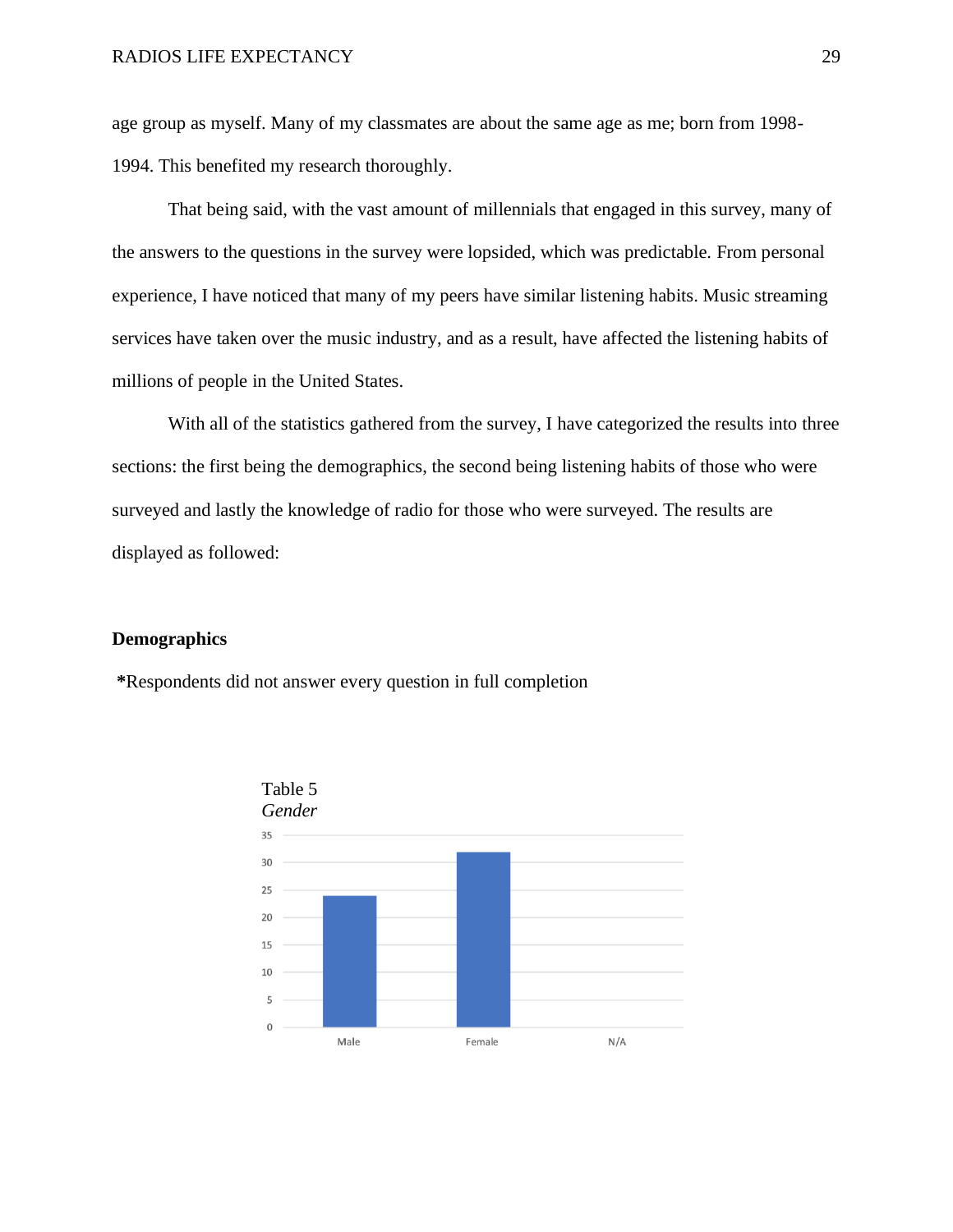In the "Gender" chart, surveyors were asked to circle their gender with three options: male, female and N/A. There were 32 females and 24 males that participated in the survey. With more females than males, it corresponds with Bridgewater State Universities demographics as BSU has 61% female students to just 39% male students.



In the "Age" chart, the vast majority of participants in the survey were in the age range of 21-25. In fact, 87 percent of those who were surveyed were in the age range of 21-25. An understandable percentile considering the majority of those who were interviewed are college students.



The "Race" chart indicates the bulk of those who were surveyed are Caucasian. This number also makes sense considering the majority of people that were surveyed has the same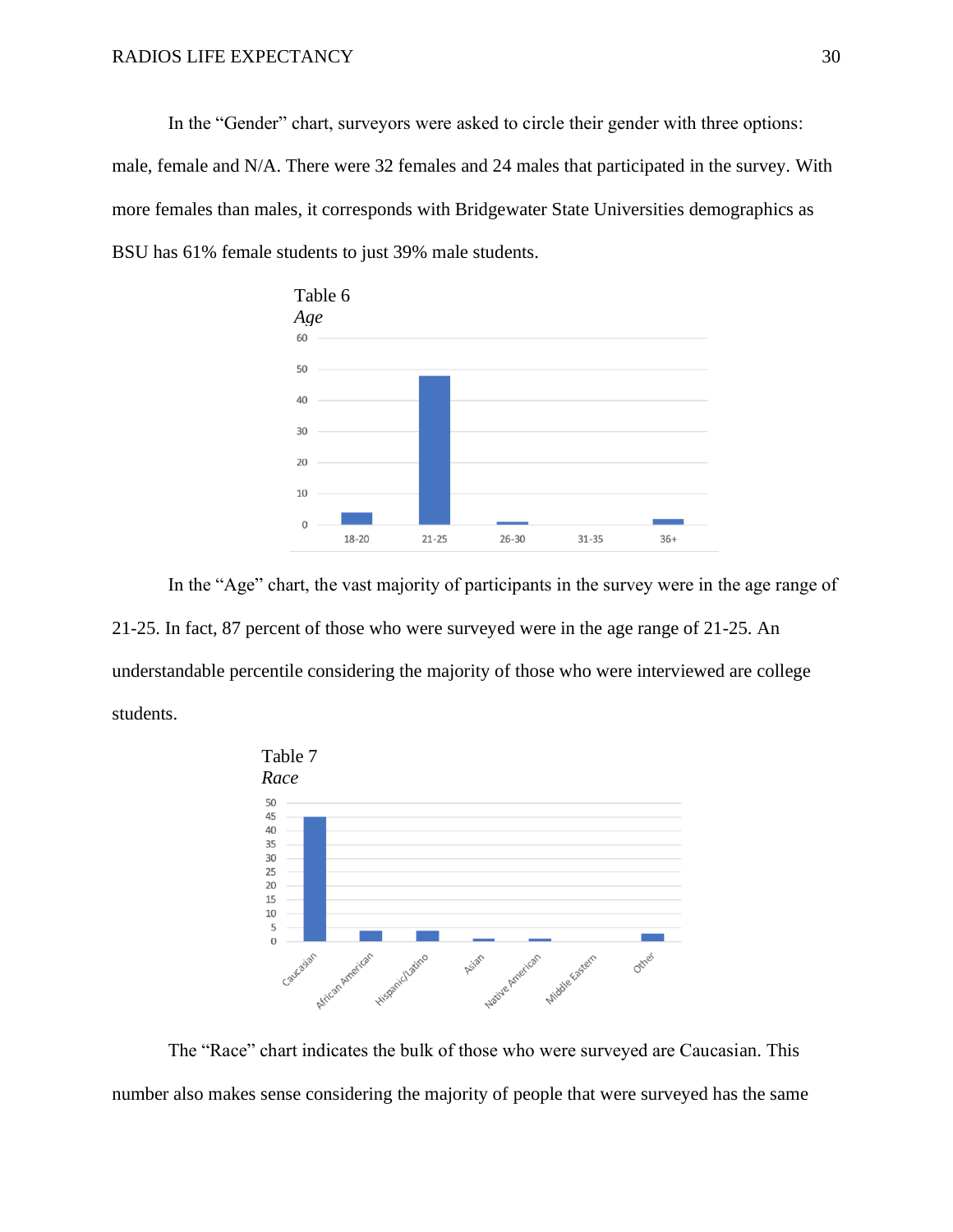major as me (management & communications). 72% business majors are white and 85% of the communications majors are also white.

#### **Listening Habits**

**\***Respondents did not answer every question in full completion



The first bar chart to showcase listening habits are strictly "yes" or "no" questions. 42 persons surveyed subscribe to a music streaming service while just 15 do not. 39 people do not take notice/listen to advertisements on the radio while just 18 do; a growing problem for the radio industry. Lastly, 52 persons surveyed do not listen to the radio online while just 4 do. This goes against the trend the Pew Research Center presented.

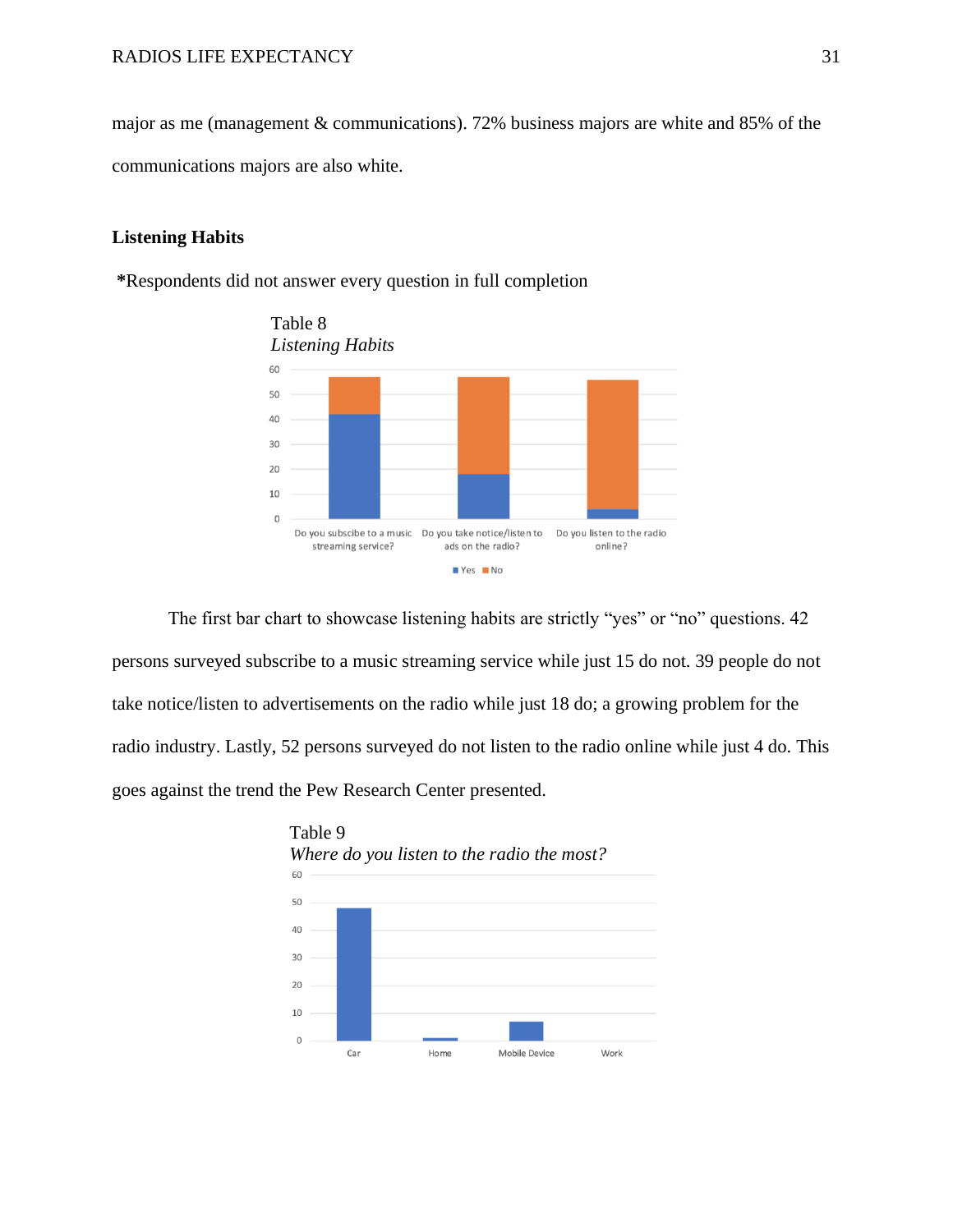The vast majority of those who were surveyed listen to the radio in their car. 48 people listen to the radio in the car, only one person listens to the radio primarily in their home, and seven primarily listen to the radio on their mobile device.



For those who were surveyed, the overwhelming majority listen to music streaming services the most. 39 people said they listened to music streaming services the most while 12 said the listened to the radio the most. Only 6 people said that they listen to Podcasts the most.



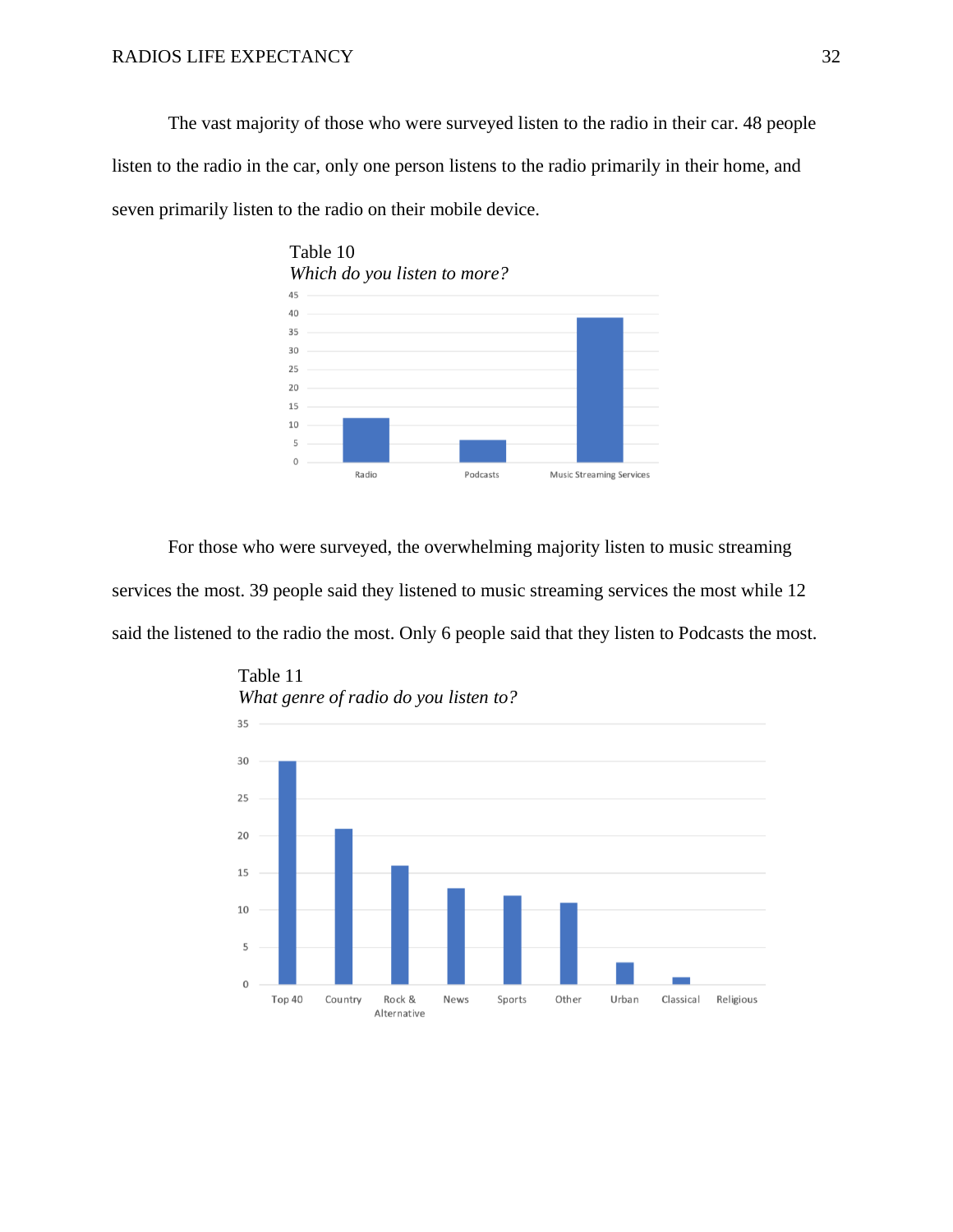The radio station genre is more diverse than most of the other graphs provided in this

thesis. The numbers are as followed, ranked in order from most listened to least listened to:

## **Knowledge**

**\***Respondents did not answer every question in full completion



This chart showcases two bar charts, seeking the knowledge of radio stations for those surveyed. 42 people surveyed could name 5 radio stations while 15 could not. On the other hand, only 20 people could name 3 DJ's while 37 could not.



 *Note:* Respondents did not answer question in full completion

The majority of people who were surveyed, 21 people, believe that 65 million people listen to the radio on a daily basis. 13 believe that 25 million people listen to the radio per day. 9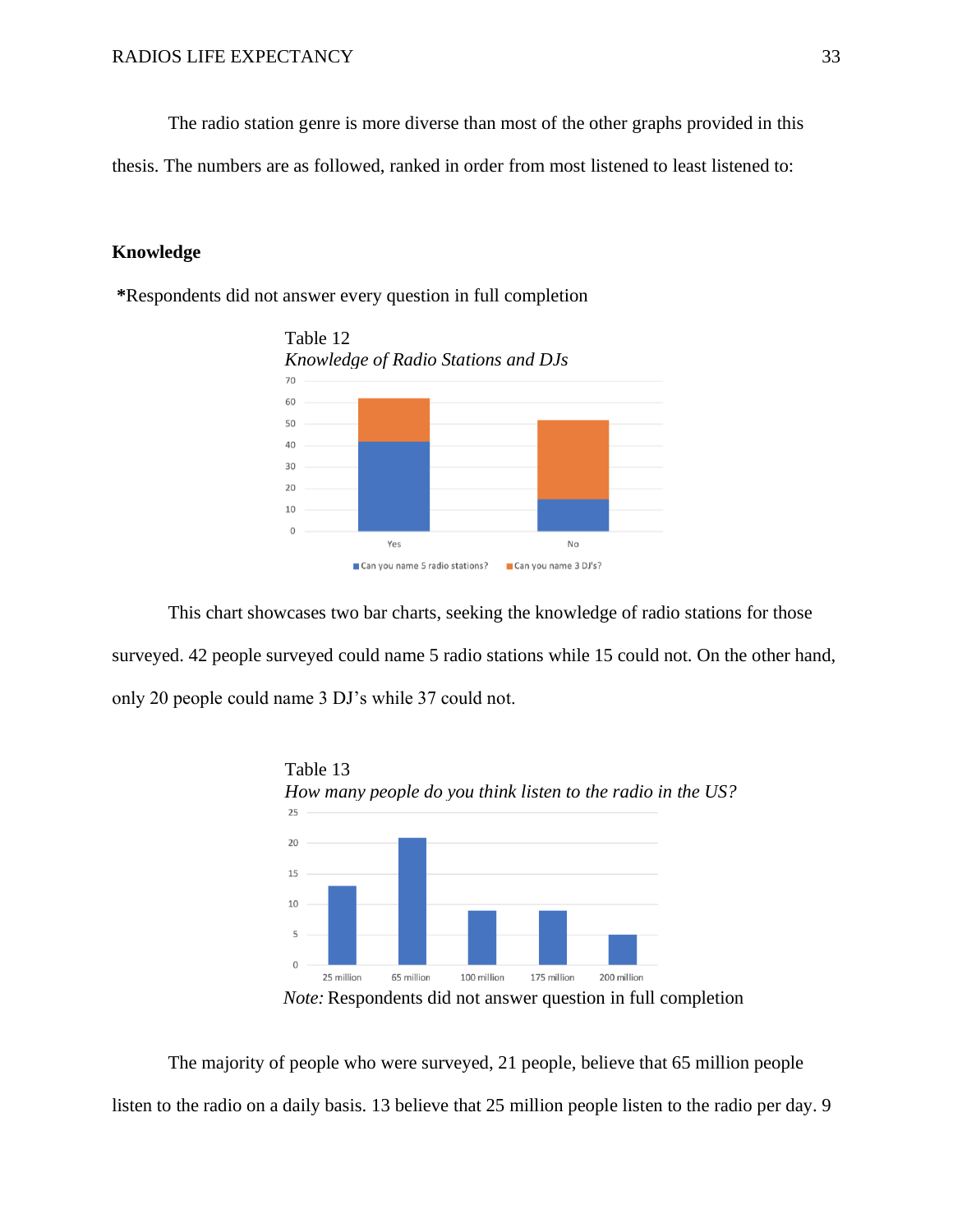individuals said that they believe 100 million people listen to the radio per day while 9 people also believe that 175 million people listen to the radio per day. Lastly, there were only 5 individuals who said 200 million people listen to the radio per day.

At the very end of the survey, I asked, "On a scale of 1-10 (10 being the most change), how much do you think radio has changed?" I also mentioned that comments were optional to allow for immediate feedback.

The average answer on a scale of 1-10 (10 being the most change) was a 6.4. By adding all of the numbers and dividing them by the number of respondents, I was able to get the solution.

In general, the respondents believe that radio has changed fairly significantly. The surveyors examined this question in two different ways. Some believe that radio has changed due to the other forms of digital media that have consumed their everyday lives. However, others examined this question without considering the other forms of digital audio. Those who considered radio to change the most offered their comments and scores to showcase how much radio has changed:

One of the individuals gave a score of an 8 out of 10. This person believes the radio has substantially changed and said, "(Radio is) Definitely being absorbed by podcasts". This makes absolute sense since Podcasts are taking over making a dent in the radio industry. Another person gave another score of an 8 and commented on the lack of variety on the radio, "stations are playing the same music and songs over and over and are losing variety." This is where music streaming services come in handy. People can choose which songs they listen to and when they listen to it. "Now people stream music," another person said, who gave a score of a 10. "Streaming services have taken over the way we listen to music," said another. Another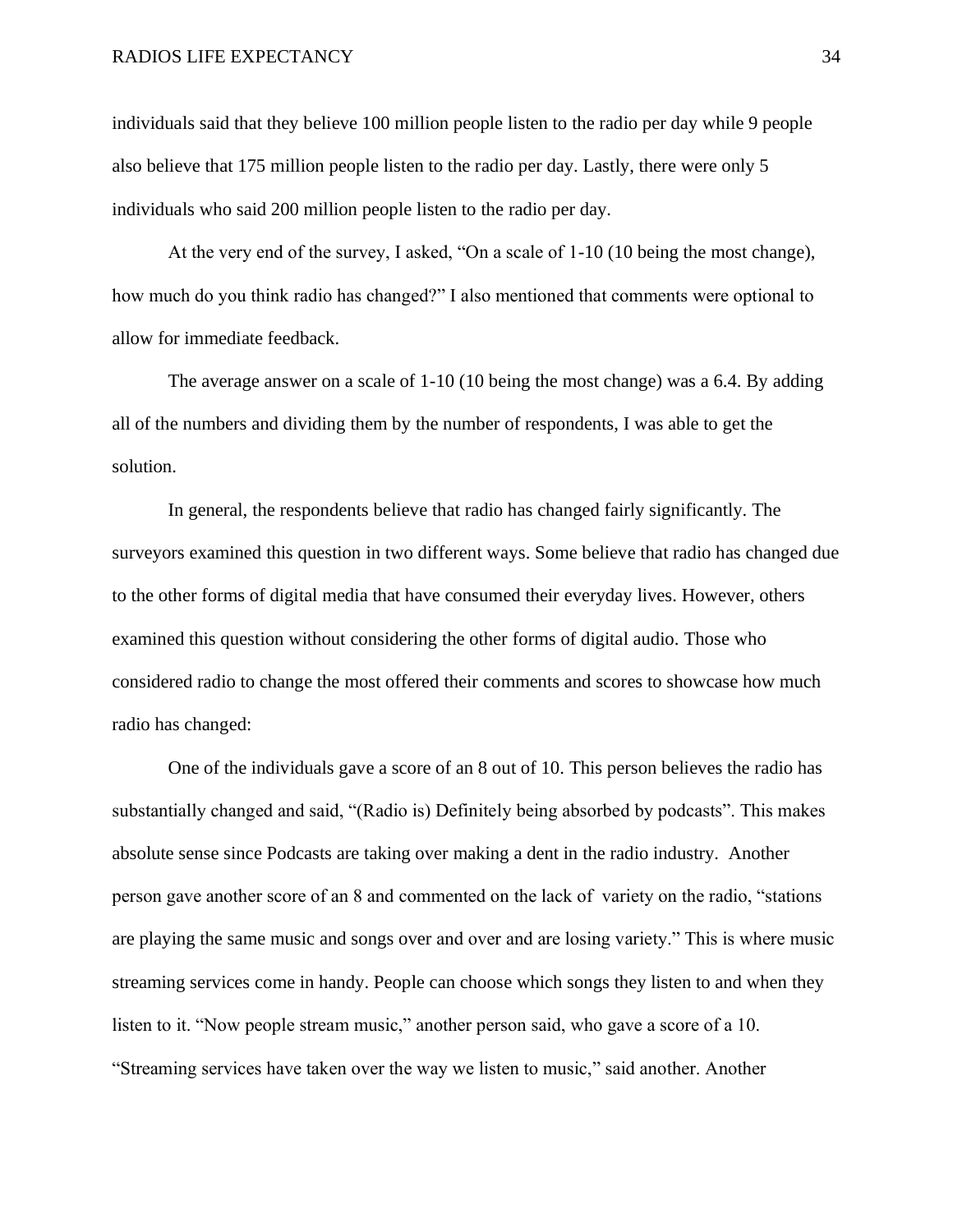individual commented said that radio has changed, "due to other music options and new tech". Another person followed this 'new tech' trend by saying radio, "Has to evolve in the digital age to survive".

These seven surveyors all claimed that radio has changed tremendously due to the new innovations in digital technology. They also mentioned how lack of variety and inconvenience has lead to the drastic changes in radio. However, other participants evaluated this question in a different way. Rather than consider how the perception of radio has change due to technological advancements, a couple of participants took this question at face value. Radio, "Hasn't changed, that's the problem." This person points out the lack of innovation. "I don't think radio has changed in recent years," said another.

For these individuals who took this question at face value, they certainly did not consider the transition from radio to podcasts. Radio programs now upload their shows to podcasts in order to keep up with the digital age. There are also application that allow you to listen to the radio in live time such as the TuneIn Radio app.

Input from those who were surveyed helped pave the path for a conclusion. Through this survey, many conclusions have been made as to what the future of radio indicates. Many of the results from the survey were predictable, which is concerning for the outlook of radio. DJs were once a household name that allowed radio stations to prosper and become profitable. Now the majority of people cannot name three DJs.

As someone who grew up listening to the radio on a daily basis, it's unfortunate that younger generations don't value the traditional media platforms as much as they used to. However, it's unfair to say that radio is close to it's death without analyzing how technology has grown over the years.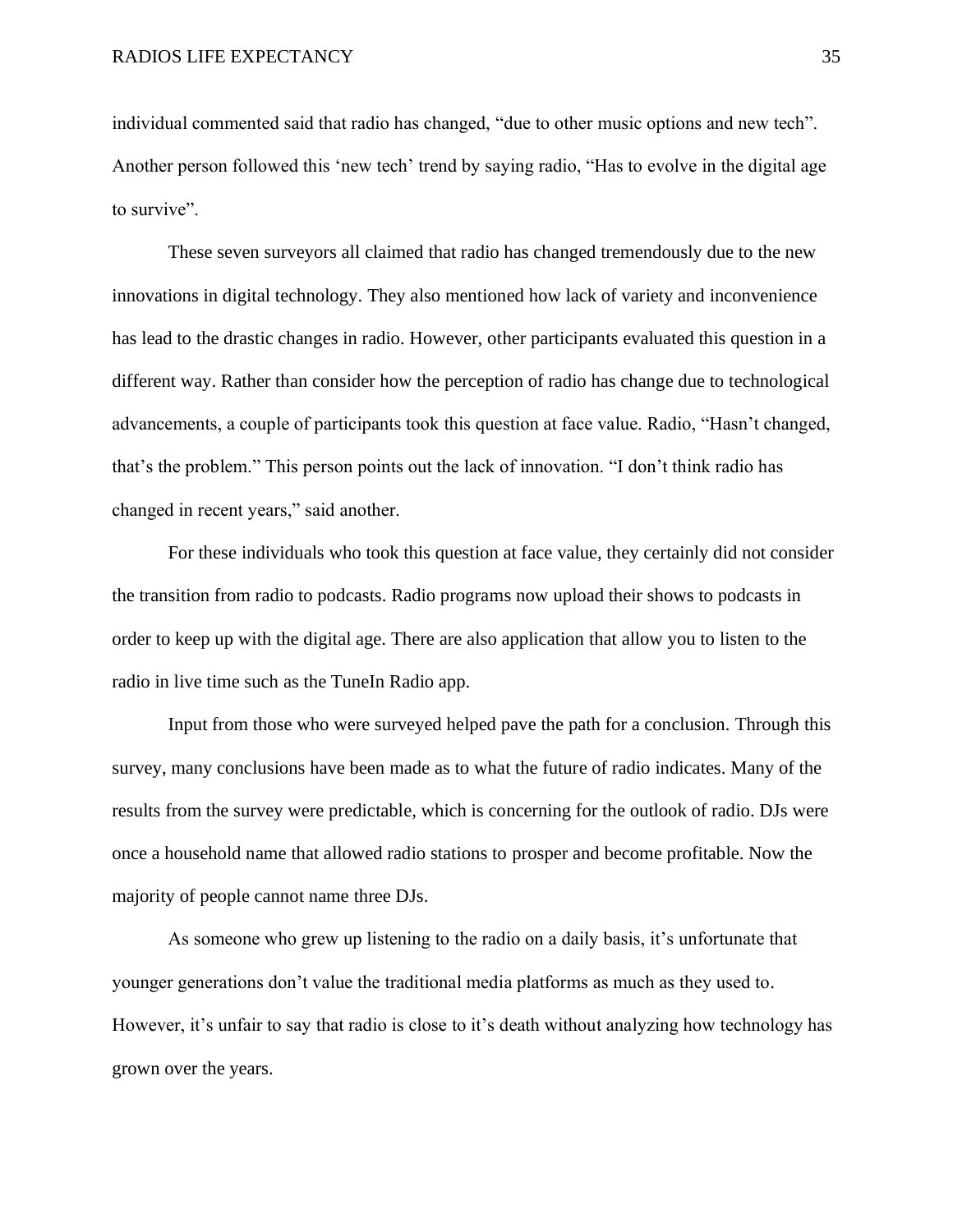#### **Chapter 5 - What I Learned**

This research paper allowed me to dive deep into one of the most groundbreaking communication inventions in history. The "Founding Fathers", Guglielmo Marconi, Nikola Tesla, Lee Deforest as well as Edward Howard Armstrong, each contributed to in their own ways to create the invention known today as radio. While the process of inventing the final product known as "radio" wasn't necessarily smooth, the collaborations of each of these individuals lead to one of the most important inventions in modern history. At first the telegraph was created to communicate with people instantaneously from far distances. At the time the telegraph was one of the most important inventions in human history. But human beings have a tendency to explore the unknown and try different things. Imagine using the telegraph today? It would be an incredibly ineffective source of communication. The way in which we live our lives would change drastically. Luckily, the Founding Fathers invented the radio and communication was changed forever. The ability to broadcast over airwaves paved the path for more incredible inventions to come.

After the invention of radio, technological innovations continued to grow. Radio became commonplace in households by the 1940's and there was no signs of radio broadcasting slowing down. However, the optimism for radios and its future came to a screeching halt in 2007 when Steve Jobs debuted the iPhone.

At first, the iPhone shocked the world being the first ever full screen phone on the market. Steve Jobs summarized the impact that the iPhone would have on the world the day he debuted it to an audience at the 2007 Macworld gathering in San Francisco, CA, Jobs announced,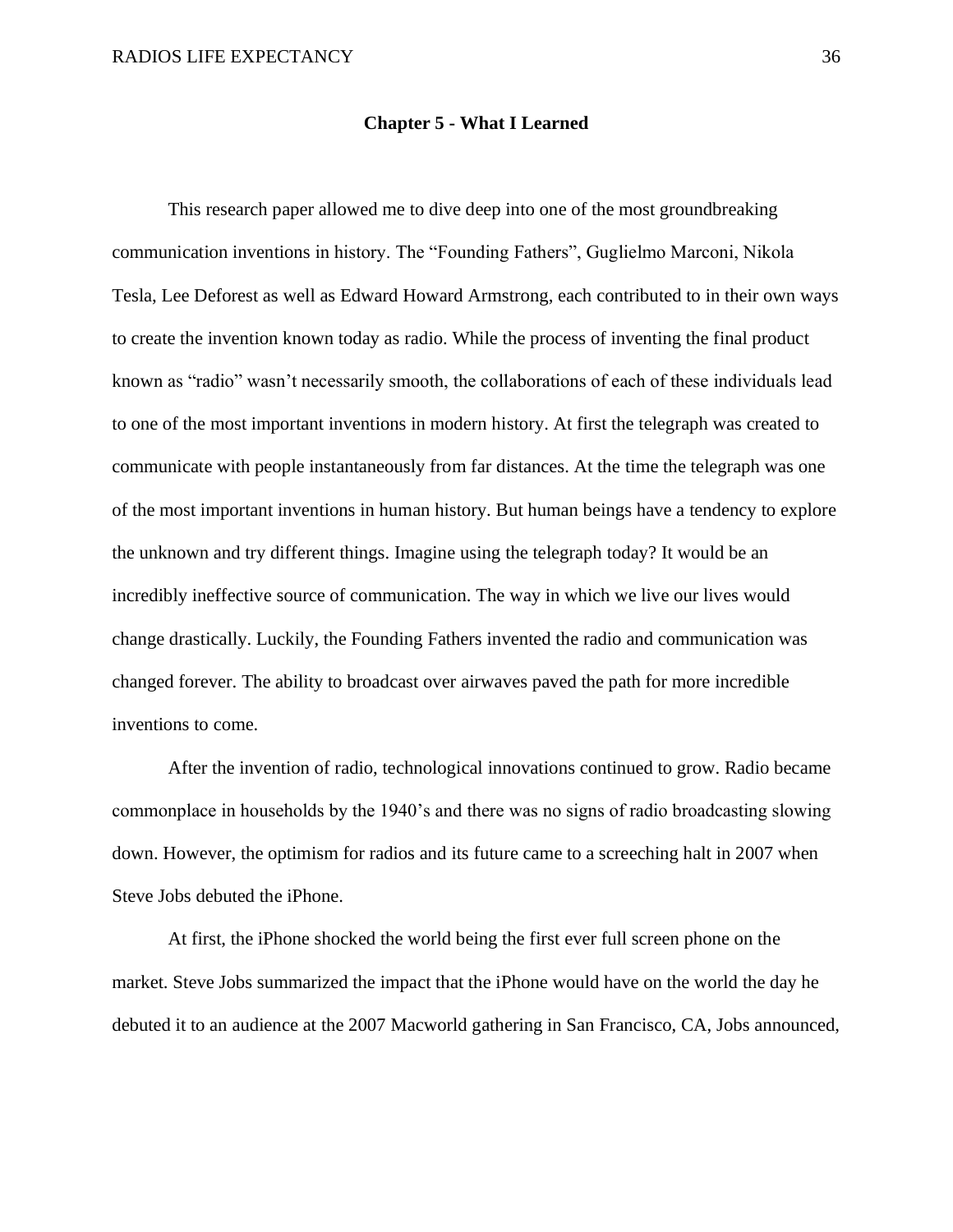"We are going to make some history together today (Agar, 2013)." He elaborated on this groundbreaking achievement:

"Every once in a while, a revolutionary product comes along that changed everything… An iPod, a phone, an internet mobile communicator. An iPod, a phone, an internet mobile communicator … these are NOT three separate devices! And we are calling it iPhone! Today Apple is going to reinvent the phone (Agar, 2013)."

Today the iPhone is a household name and it has helped propel Apple to the first trillion dollar company in the world (Clarke, 2018), beating out long-time rival Microsoft as well as Amazon. But while the iPhone has changed Apple's fortunes, it has also changed the way we go about our everyday lives.

The iPhone has also changed the way in which we communicate with other on a daily basis. You can simply pull your iPhone out of your pocket and stay connected with your friends via social media. In fact, according to the Pew Research Center, in 2018 69% of adults at least one social media site. But what is more prevalent is the use of social media by the younger demographic. 88% of people ages 18-29 use at least one social media site.

This is an important statistic for radio and its future. Many younger individuals are using social media sites and digital content to gather news and connect with others. Rather than tuning into the radio and listening to traffic updates, technological savvy individuals can simply check traffic on their phones via GPS. Also, rather than wait for important news updates to come through on the AM or FM dial, smartphones can access the internet instantaneously, making news updates on the radio less significant.

From a personal standpoint, I learned plenty about how to conduct a more effective survey. While the survey I handed out touched on a lot of important issues in regards to the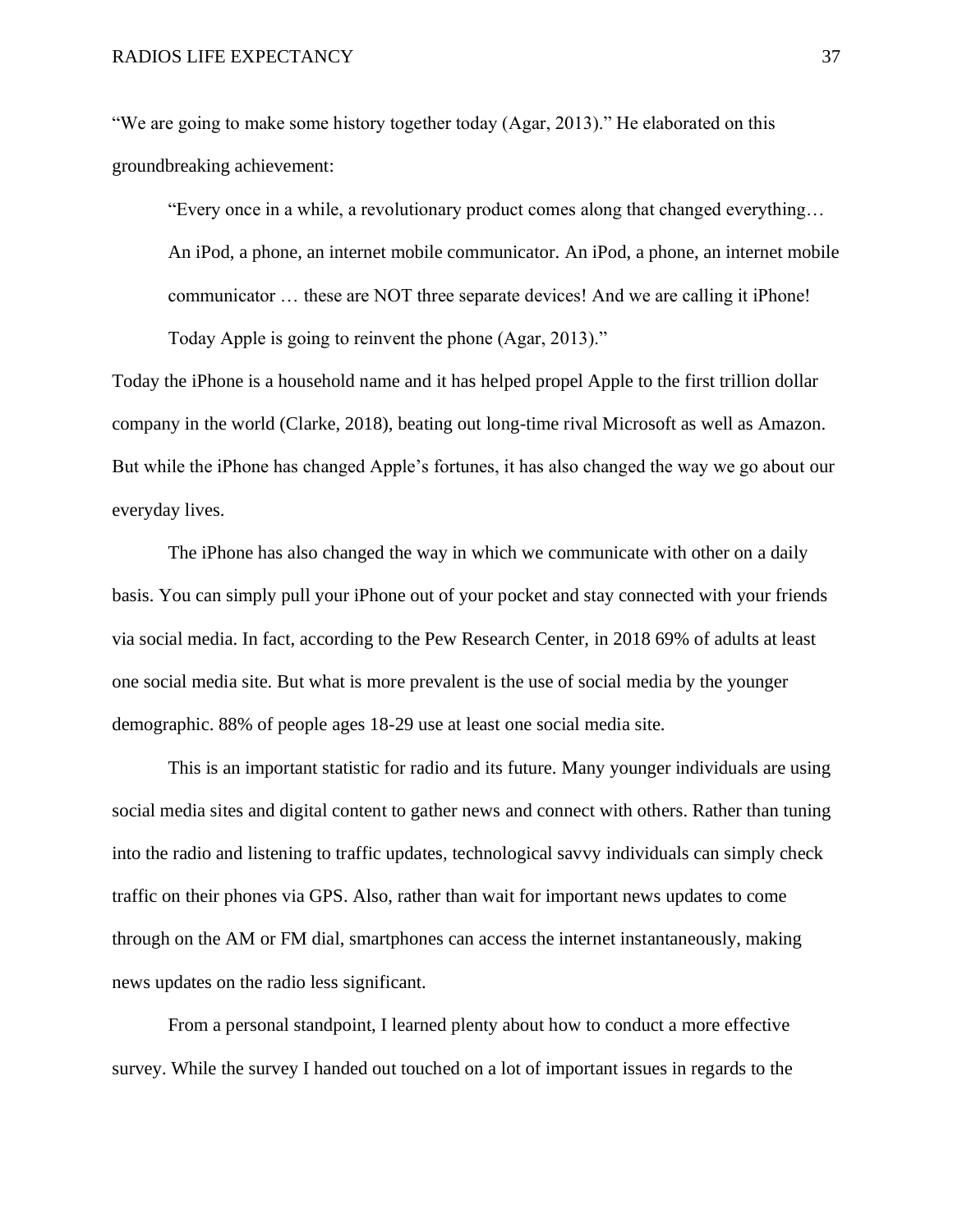#### RADIOS LIFE EXPECTANCY 38

outlook of radio, some of the questions could have been more clear and concise. For example, some of my classmates were confused of the question, "What genre of radio do you listen to?" They were confused if they could circle more than one answer. The next time I conduct a survey, I will complete it myself first to make sure every question makes total sense. I cannot assume that every individual that participates in the survey knows exactly how I want it to be completed.

I also learned that I should've kept up with the digital times as well. Printing one hundred surveys and handing them out to each of my classmates took a lot of effort. If I had used a website that created surveys such as SurveyMonkey or Qualtrics, I could have saved time for myself. Gathering the statistics physically took a substantial amount of time. SurveyMonkey and Qualtrics automatically generate the statistics for you.

What is most evident from the scholarly articles, data from the Pew Research Center as well as data from the survey, it's clear that society is going through a technological transformation with the vast amount of digital media platforms that are being produced. The realization is that technological transformations in society are constant. Unless there is a apocalyptic-level event that prevents humans from being the dominant species in the world, technological change will always be constant. Consider the early days of radio when the "Founding Fathers" were attempting to perfect broadcast communication. The very first version of Marconi's wireless signal across the Atlantic Ocean was groundbreaking, but the technology was far from perfected. In order for radio to enter the homes of many Americans, technological improvements were forced to be made.

For radios purpose, they have adapted fairly well in the digital age. Yes, viewership is down, revenues are lower and employees in the newsroom are decreasing. But they have adapted by integrating old school technology into the digital age.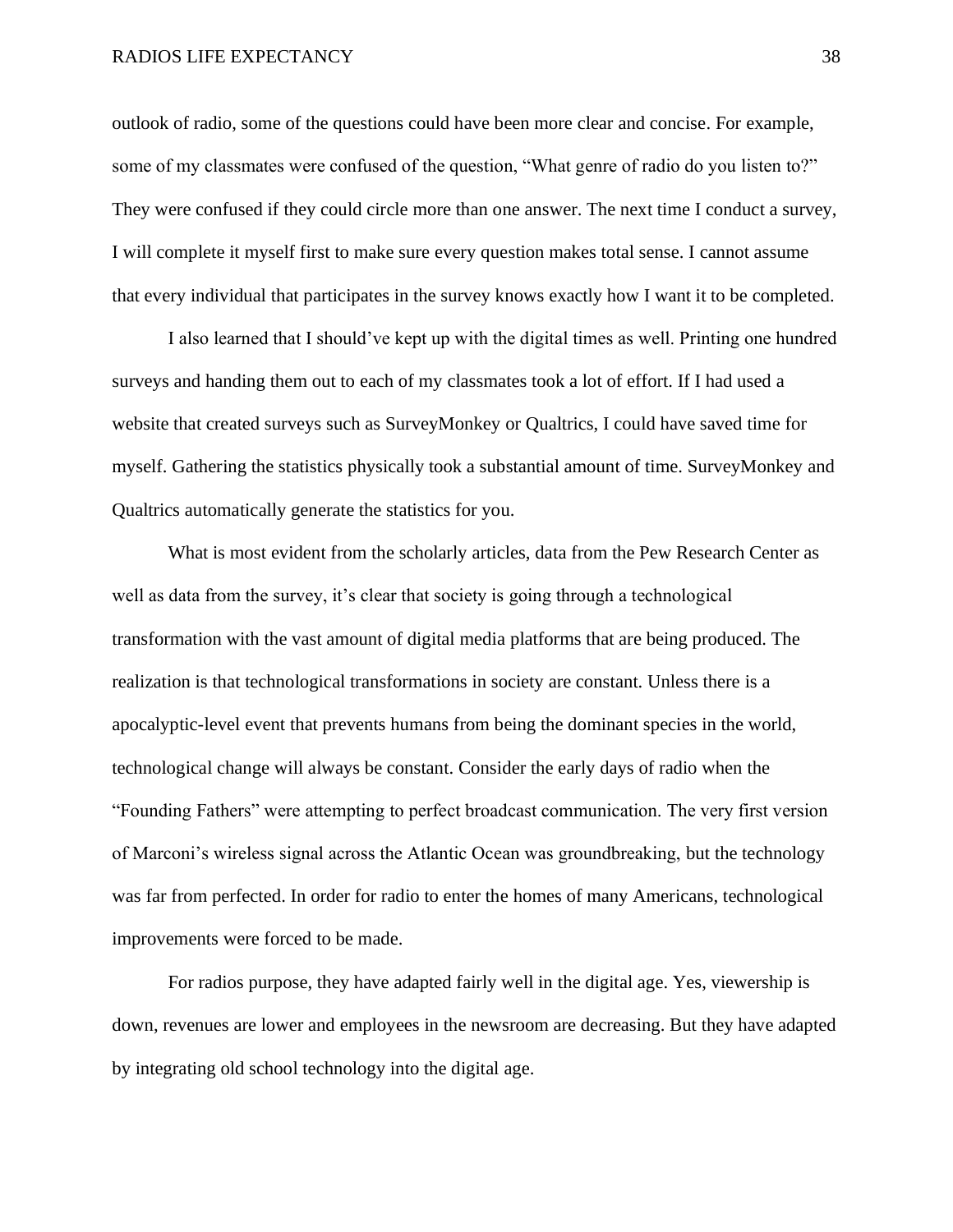Consider newspapers, for example. You don't see nearly as many paper boys tossing newspapers on peoples front yards. That's because the newspaper industry has changed as well to keep up with the digital times. Nearly every newspaper has a social media account in which they post a link to articles. Many newspaper companies also offer digital subscriptions. Instead of reading newspaper in the traditional manner, these subscriptions enable consumers to pay a monthly fee to read any article of their choosing. Newspaper is doing what every traditional media platforms is doing; keeping up with the digital times, and luckily radio has done the same.

What I learned is that technology is constantly evolving. Whether radio is coming to an end or not, it's evident that it must evolve to keep up with the modern times. Radio's history has made one thing evident. That the only thing that's constant is change. This is a phrase used when speaking of somebody's life, how the world changes, etc… But even in technology, the only thing we know that will remain constant about technology is that there will always be change. One day there will be a device that is more convenient and more powerful than smartphones. It's hard to imagine, but it's the reality. It seems as though radio will be here for years to come, but it will look different. Just as TVs look different with their "Smart TV" features and just as newspapers have gone digital, radio will also look different.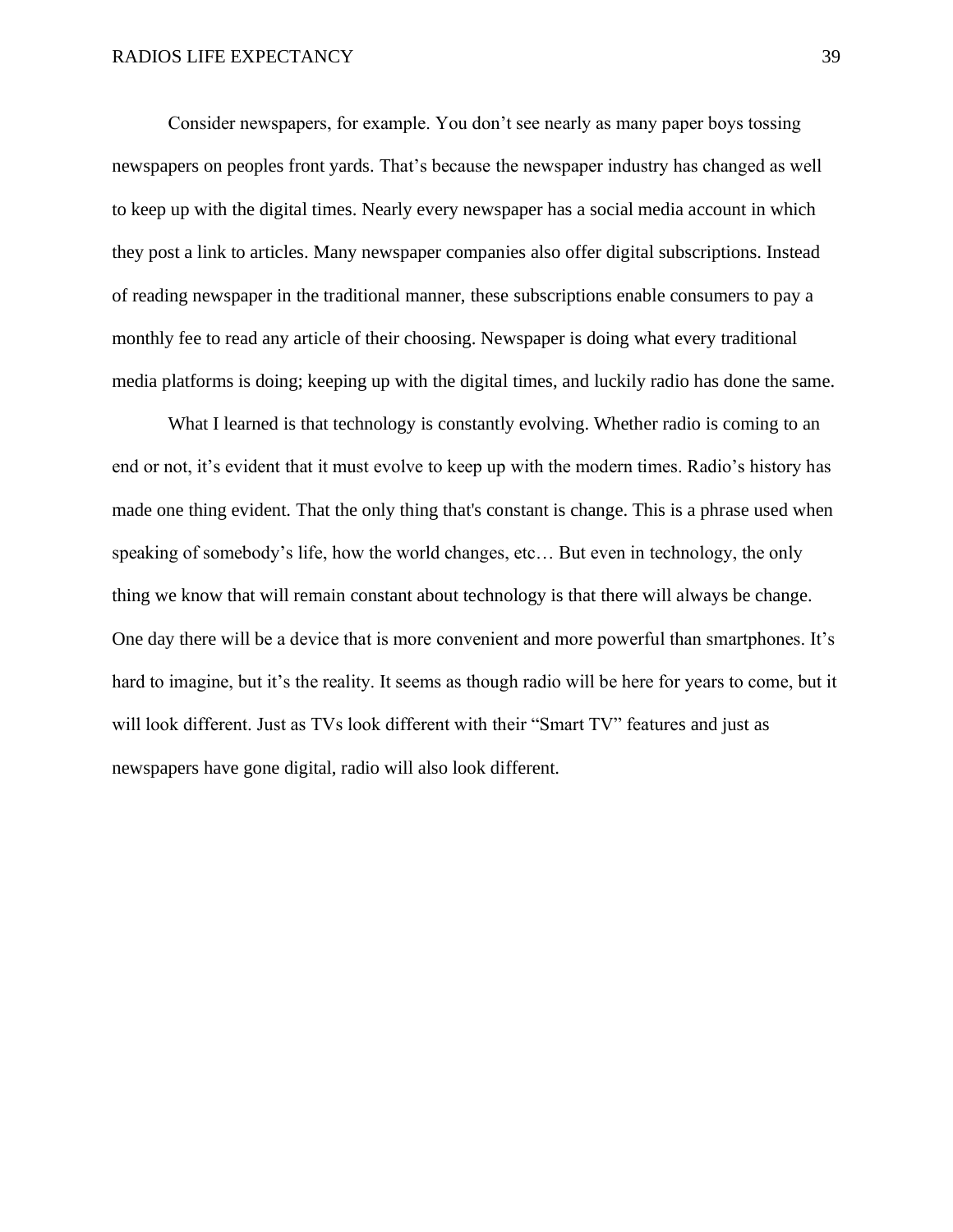## Appendix A

## Radio Outlook Survey

In order to carry out this survey in the most effective way possible, I emailed each of my professors asking permission to hand out a physical copy of the survey in each of my courses. Thankfully, each of my professors were willing to take about five minutes out of their class time to allow the survey to be completed. I also asked my roommates to fill out a survey as well which allowed me to reach a total of fifty-six people.

Below is a screenshot of the survey. It asks has questions for demographic purposes, current listening habits as well as some opinionated questions on the future of radio:

| <b>HONORS THESIS</b>                                                                                            |            |                  |                                 |           |                          |                       |           |           |       |  |  |
|-----------------------------------------------------------------------------------------------------------------|------------|------------------|---------------------------------|-----------|--------------------------|-----------------------|-----------|-----------|-------|--|--|
| <b>PLEASE CIRCLE ALL ANSWERS</b>                                                                                |            |                  |                                 |           |                          |                       |           |           |       |  |  |
| Do you listen to the radio?                                                                                     | Yes        | No               |                                 |           |                          |                       |           |           |       |  |  |
| Do you think radio is a dying industry?                                                                         | Yes        | No               |                                 |           |                          |                       |           |           |       |  |  |
| Do you subscibe to a music streaming service?                                                                   | Yes        | No               |                                 |           |                          |                       |           |           |       |  |  |
| Can you name 5 radio stations?                                                                                  | Yes        | No               |                                 |           |                          |                       |           |           |       |  |  |
| Can vou name 3 DJs?                                                                                             | Yes        | No               |                                 |           |                          |                       |           |           |       |  |  |
| Do you take notice/listen to ads on the radio?                                                                  | Yes        | No               |                                 |           |                          |                       |           |           |       |  |  |
| Do you listen to the radio online?                                                                              | Yes        | No               |                                 |           |                          |                       |           |           |       |  |  |
| What genre of radio do you listen to?                                                                           | Sports     | News             | Country                         | Top 40    | Rock & Alternative Urban |                       | Classical | Religious | Other |  |  |
| How do you primarily listen to music?                                                                           | Radio      | Cell Phone/MP3   | Laptop                          |           |                          |                       |           |           |       |  |  |
| How many times do you listen to the radio per week?                                                             | $\bf{0}$   | $1 - 2$          | $3 - 4$                         | $5 - 6$   | $\overline{7}$           |                       |           |           |       |  |  |
| How many hours do you listen to the radio per day?                                                              | $\bf{0}$   | $1 - 2$          | $3 - 4$                         | $5 - 6$   | $\overline{7}$           |                       |           |           |       |  |  |
| Which do you listen to more?                                                                                    | Radio      | Podcasts         | <b>Music Streaming Services</b> |           |                          |                       |           |           |       |  |  |
| Which do you prefer to listen to?                                                                               | Radio      | Podcasts         | <b>Music Streaming Services</b> |           |                          |                       |           |           |       |  |  |
| What is your gender?                                                                                            | Male       | Female           | N/A                             |           |                          |                       |           |           |       |  |  |
| How old are you?                                                                                                | 18-20      | $21 - 25$        | $26 - 30$                       | $31 - 35$ | $36+$                    |                       |           |           |       |  |  |
| What is your race?                                                                                              | Caucasian  | African American | Hispanic/Latino Asian           |           | Native American          | <b>Middle Eastern</b> |           | Other     |       |  |  |
| Where do you listen to the radio the most?                                                                      | Car        | Home             | Mobile Device                   | Work      |                          |                       |           |           |       |  |  |
| How many people do you think listen to the radio per day?                                                       | 25 million | 65 million       | 100 million                     |           | 175 million 200 million  |                       |           |           |       |  |  |
| On a scale of 1-10 (10 being the most change), how much do you think radio has changed? (comments are optional) |            |                  |                                 |           |                          |                       |           |           |       |  |  |
|                                                                                                                 |            |                  |                                 |           |                          |                       |           |           |       |  |  |
| PLEASE CHECK OFF BOX FOR CONSENT TO USE THIS MATERIAL TO FUTURE RESEARCH:                                       |            |                  |                                 | □         |                          |                       |           |           |       |  |  |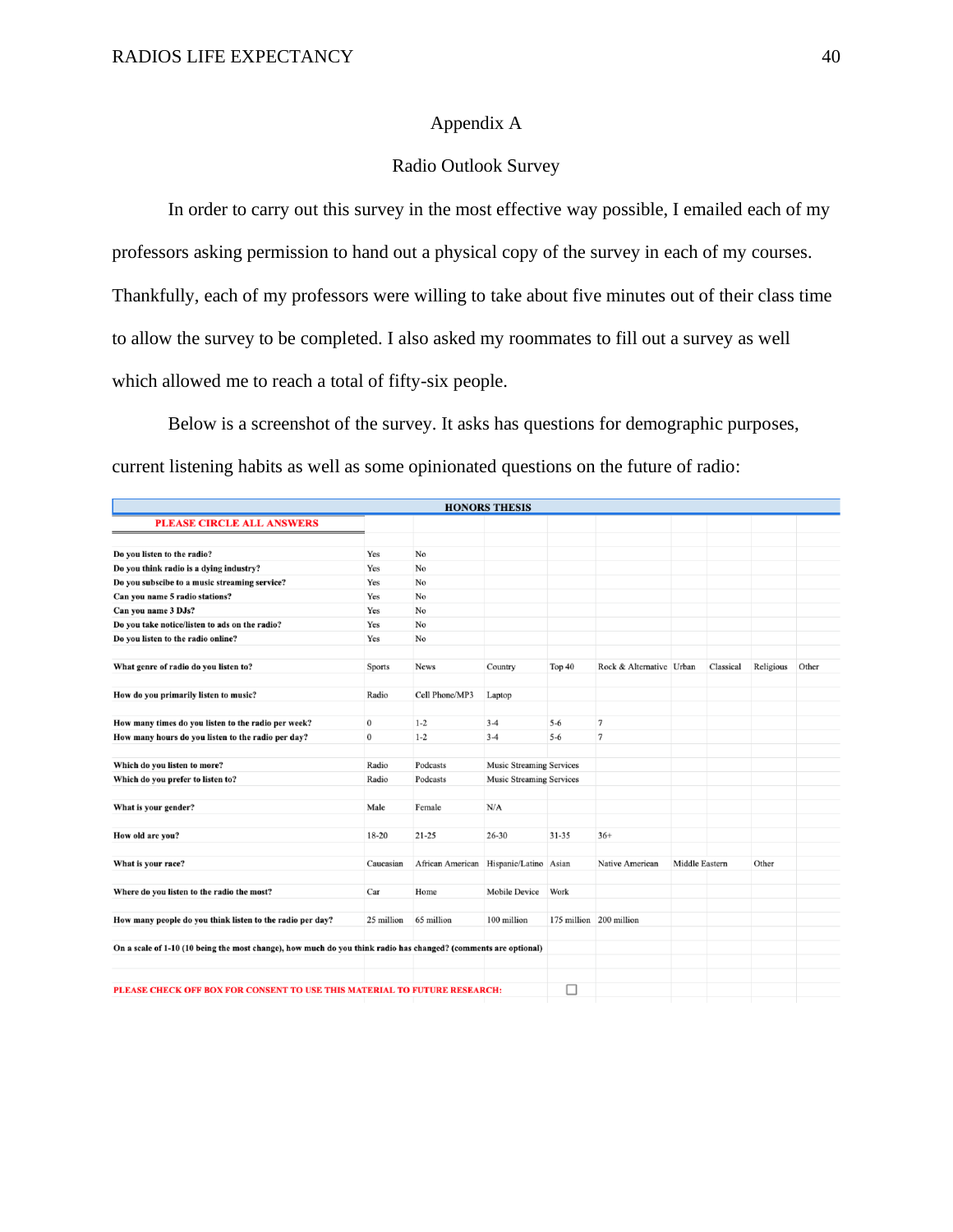#### **Bibliography**

*About*. (2019). Retrieved from Pew Research Center: https://www.pewresearch.org/about/ourresearch/

Ackerman, W. C. (1945). The Dimensions of American Broadcasting. *The Public Opinion Quarterly*, 18.

Agar, J. (2013). *Constant Touch: A Global History of the Mobile Phone.* London: Icon Books, Ltd. UK.

Akkad, O. E. (2011). JUNE 29, 2007 / APPLE iPHONE GOES ON SALE . *CISION Ltd.*, 1.

Aubrey, B. (2018). Nikola Tesla. *Salem Press Encyclopedia* , 3.

*Audio and Podcasting Fact Sheet.* Washington, DC: Pew Research Center.

Belrose, J. (1995). *Fessenden and Marconi: their differing technologies and transatlantic experiments during the first decade of this century.* London, UK, UK: IET.

Clark, J. G. (2017). Baltimore and Ohio Railroad. *Salem Press Encyclopedia* , 4.

Clarke, T. (2018, 08 06). *Apple, the \$1 trillion company searching for its soul*. Retrieved from

OPUS: https://opus.lib.uts.edu.au/handle/10453/128894

Coe, L. (1993). *The Telegraph: A History of Morse's Invention and Its Predecessors in the United States .* Jefferson, North Carolina, and London : McFarland & Company, Inc.

Costabile, T. (2018). Upswing of Innovation.

Douglas, G. H. (1987). *The Early Days of Radio Broadcasting.* Jefferson, NC: McFarland & Company.

Godes, D. B. (2004 ). *XM Satellite Radio (A) .* Boston, MA: Harvard Business School.

Godfrey, D. G. (2012). *Lee de Forest: King of Radio, Television, and Film .* Journal of Broadcasting & Electronic Media.

Grant, A. E., & Meadows, J. H. (2016). *Communication Technology Update and Fundamentals: 15th Edition.* New York : Ross Wagenhofer .

Greb, G., & Adams, M. (2003). *Charles Herrold, Inventor of Radio broadcasting.* Jefferson: McFarland & Company, Inc.